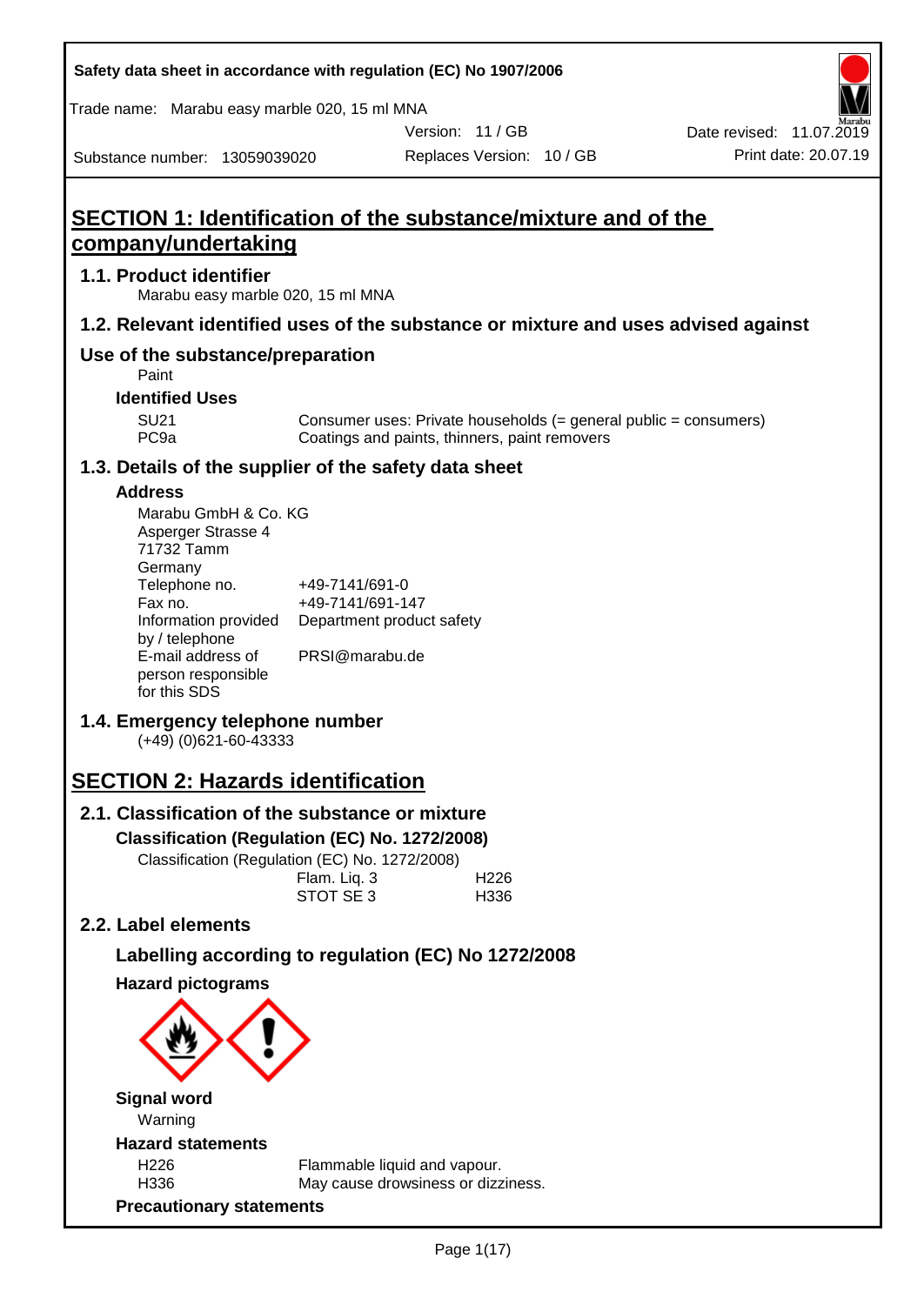| Safety data sheet in accordance with regulation (EC) No 1907/2006               |                                                                                    |                           |    |   |                                                                               |  |  |
|---------------------------------------------------------------------------------|------------------------------------------------------------------------------------|---------------------------|----|---|-------------------------------------------------------------------------------|--|--|
| Trade name: Marabu easy marble 020, 15 ml MNA                                   |                                                                                    |                           |    |   |                                                                               |  |  |
|                                                                                 |                                                                                    | Version: 11 / GB          |    |   | Date revised: 11.07.2019                                                      |  |  |
| Substance number: 13059039020                                                   |                                                                                    | Replaces Version: 10 / GB |    |   | Print date: 20.07.19                                                          |  |  |
| P <sub>101</sub>                                                                | If medical advice is needed, have product container or label at hand.              |                           |    |   |                                                                               |  |  |
| P <sub>102</sub>                                                                | Keep out of reach of children.                                                     |                           |    |   |                                                                               |  |  |
| P210                                                                            | Keep away from heat, hot surfaces, sparks, open flames and other ignition          |                           |    |   |                                                                               |  |  |
| P271                                                                            | sources. No smoking.<br>Use only outdoors or in a well-ventilated area.            |                           |    |   |                                                                               |  |  |
| P405                                                                            | Store locked up.                                                                   |                           |    |   |                                                                               |  |  |
| P501.9<br>Dispose of contents/container as problematic waste.                   |                                                                                    |                           |    |   |                                                                               |  |  |
| Hazardous component(s) to be indicated on label (Regulation (EC) No. 1272/2008) |                                                                                    |                           |    |   |                                                                               |  |  |
| contains                                                                        | 2% aromatics;2-Methoxy-1-methylethyl acetate                                       |                           |    |   | 1-Methoxy-2-propanol; Hydrocarbons, C9-C11, n-alkanes, isoalkanes, cyclics, < |  |  |
| 2.3. Other hazards                                                              |                                                                                    |                           |    |   |                                                                               |  |  |
|                                                                                 | No special hazards have to be mentioned.                                           |                           |    |   |                                                                               |  |  |
|                                                                                 |                                                                                    |                           |    |   |                                                                               |  |  |
| <b>SECTION 3: Composition/information on ingredients</b>                        |                                                                                    |                           |    |   |                                                                               |  |  |
| 3.2. Mixtures                                                                   |                                                                                    |                           |    |   |                                                                               |  |  |
| <b>Chemical characterization</b>                                                |                                                                                    |                           |    |   |                                                                               |  |  |
|                                                                                 | Paint based on alkyd resins and on solvents                                        |                           |    |   |                                                                               |  |  |
| <b>Hazardous ingredients</b>                                                    |                                                                                    |                           |    |   |                                                                               |  |  |
| 1-Methoxy-2-propanol                                                            |                                                                                    |                           |    |   |                                                                               |  |  |
| CAS No.                                                                         | 107-98-2                                                                           |                           |    |   |                                                                               |  |  |
| EINECS no.                                                                      | 203-539-1                                                                          |                           |    |   |                                                                               |  |  |
| Registration no.<br>Concentration                                               | 01-2119457435-35<br>25<br>$>=$                                                     |                           | 50 | % |                                                                               |  |  |
|                                                                                 |                                                                                    | $\prec$                   |    |   |                                                                               |  |  |
|                                                                                 | Classification (Regulation (EC) No. 1272/2008)                                     |                           |    |   |                                                                               |  |  |
|                                                                                 | STOT SE 3                                                                          | H336                      |    |   |                                                                               |  |  |
|                                                                                 | Flam. Liq. 3                                                                       | H <sub>226</sub>          |    |   |                                                                               |  |  |
| 2-Methoxy-1-methylethyl acetate                                                 |                                                                                    |                           |    |   |                                                                               |  |  |
| CAS No.                                                                         | 108-65-6                                                                           |                           |    |   |                                                                               |  |  |
| EINECS no.                                                                      | 203-603-9                                                                          |                           |    |   |                                                                               |  |  |
| Registration no.                                                                | 01-2119475791-29                                                                   |                           |    |   |                                                                               |  |  |
| Concentration                                                                   | 10<br>$=$                                                                          | $\lt$                     | 20 | % |                                                                               |  |  |
|                                                                                 | Classification (Regulation (EC) No. 1272/2008)                                     |                           |    |   |                                                                               |  |  |
|                                                                                 | Flam. Liq. 3                                                                       | H <sub>226</sub>          |    |   |                                                                               |  |  |
|                                                                                 | STOT SE 3                                                                          | H336                      |    |   |                                                                               |  |  |
|                                                                                 |                                                                                    |                           |    |   |                                                                               |  |  |
| CAS No.                                                                         | Hydrocarbons, C9-C11, n-alkanes, isoalkanes, cyclics, < 2% aromatics<br>64742-48-9 |                           |    |   |                                                                               |  |  |
| EINECS no.                                                                      | 265-150-3                                                                          |                           |    |   |                                                                               |  |  |
| Registration no.                                                                | 01-2119463258-33 (LIST NUMBER 919-857-5)                                           |                           |    |   |                                                                               |  |  |
| Concentration                                                                   | 10<br>$=$                                                                          | $\overline{\phantom{0}}$  | 20 | ℅ |                                                                               |  |  |
|                                                                                 | Classification (Regulation (EC) No. 1272/2008)                                     |                           |    |   |                                                                               |  |  |
|                                                                                 | Asp. Tox. 1                                                                        | H304                      |    |   |                                                                               |  |  |
|                                                                                 | Flam. Liq. 3                                                                       | H <sub>226</sub>          |    |   |                                                                               |  |  |
|                                                                                 | STOT SE 3                                                                          | H336                      |    |   |                                                                               |  |  |
|                                                                                 |                                                                                    | <b>EUH066</b>             |    |   |                                                                               |  |  |
|                                                                                 |                                                                                    |                           |    |   |                                                                               |  |  |
| 2-Butoxyethyl acetate<br>CAS No.                                                |                                                                                    |                           |    |   |                                                                               |  |  |
| EINECS no.                                                                      | 112-07-2<br>203-933-3                                                              |                           |    |   |                                                                               |  |  |
|                                                                                 |                                                                                    |                           |    |   |                                                                               |  |  |

ī

Г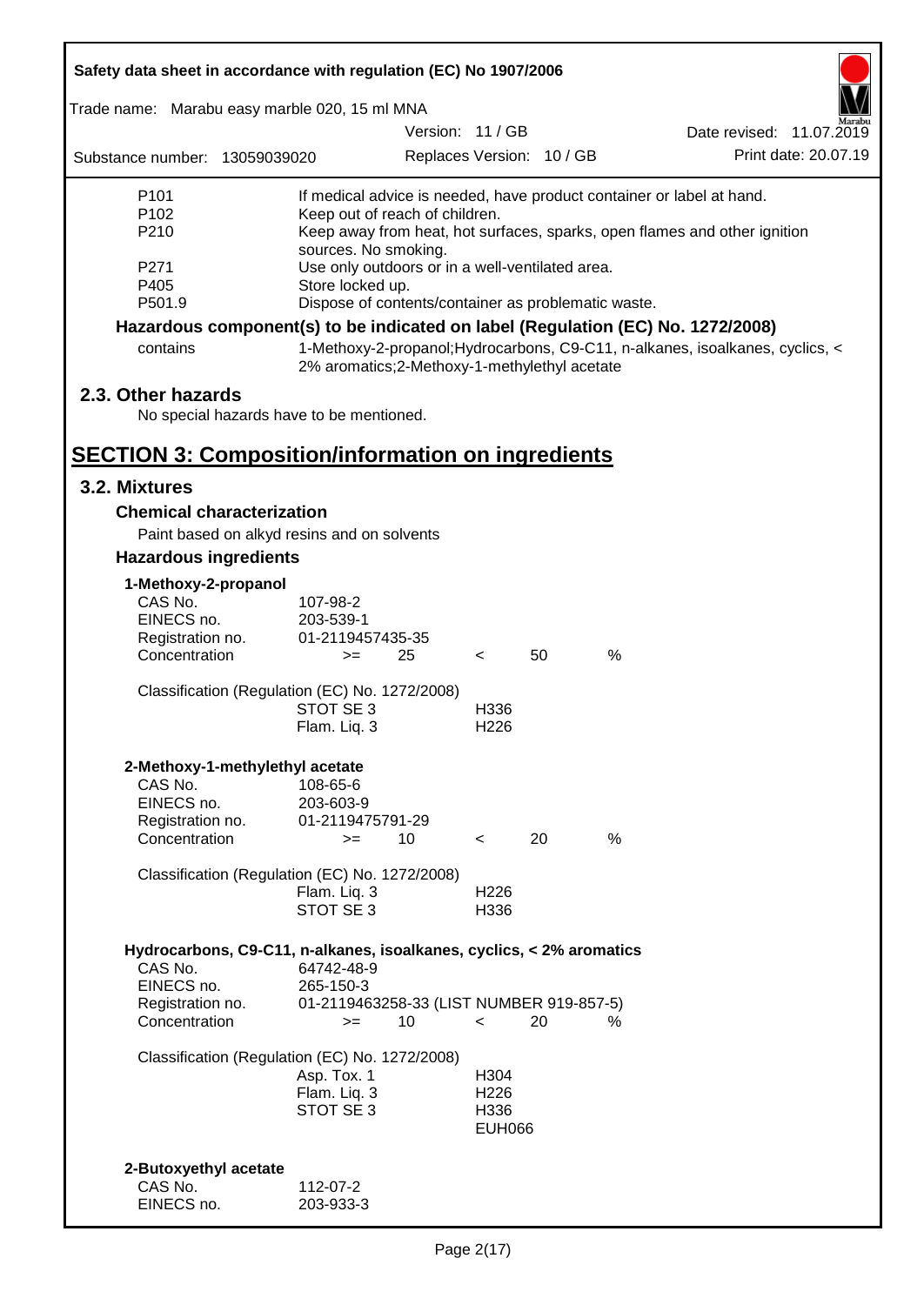| Safety data sheet in accordance with regulation (EC) No 1907/2006<br>Trade name: Marabu easy marble 020, 15 ml MNA<br>arabu |                                                                      |                  |                                                          |                           |               |                          |                      |
|-----------------------------------------------------------------------------------------------------------------------------|----------------------------------------------------------------------|------------------|----------------------------------------------------------|---------------------------|---------------|--------------------------|----------------------|
|                                                                                                                             |                                                                      | Version: 11 / GB |                                                          |                           |               | Date revised: 11.07.2019 |                      |
| Substance number: 13059039020                                                                                               |                                                                      |                  |                                                          | Replaces Version: 10 / GB |               |                          | Print date: 20.07.19 |
| Registration no.<br>Concentration                                                                                           | 01-2119475112-47<br>$>=$                                             | 1                | $\lt$                                                    | 10                        | $\frac{0}{0}$ |                          |                      |
| Classification (Regulation (EC) No. 1272/2008)                                                                              | Acute Tox. 4<br>Acute Tox. 4<br>Acute Tox. 4                         |                  | H332<br>H312<br>H302                                     |                           |               |                          |                      |
| 2-Methoxypropanol<br>CAS No.<br>EINECS no.<br>Concentration                                                                 | 1589-47-5<br>216-455-5<br>$>=$                                       | 0,1              | $\prec$                                                  | 0,3                       | $\%$          |                          |                      |
| Classification (Regulation (EC) No. 1272/2008)                                                                              | Skin Irrit. 2<br>STOT SE 3<br>Repr. 1B<br>Flam. Liq. 3<br>Eye Dam. 1 |                  | H315<br>H335<br><b>H360D</b><br>H <sub>226</sub><br>H318 |                           |               |                          |                      |

# **SECTION 4: First aid measures**

## **4.1. Description of first aid measures**

### **General information**

In all cases of doubt, or when symptoms persist, seek medical attention. Never give anything by mouth to an unconscious person. If unconscious place in recovery position and seek medical advice.

### **After inhalation**

Remove to fresh air, keep patient warm and at rest. If breathing is irregular or stopped, administer artificial respiration.

### **After skin contact**

Remove contaminated clothing. Wash skin thoroughly with soap and water or use recognised skin cleanser. Do NOT use solvents or thinners.

### **After eye contact**

Remove contact lenses, irrigate copiously with clean, fresh water, holding the eyelids apart for at least 10 minutes and seek immediate medical advice.

### **After ingestion**

If accidentally swallowed rinse the mouth with plenty of water (only if the person is conscious) and obtain immediate medical attention. Keep at rest. Do NOT induce vomiting.

#### **4.2. Most important symptoms and effects, both acute and delayed** Until now no symptoms known so far.

# **4.3. Indication of any immediate medical attention and special treatment needed**

## **Hints for the physician / treatment**

Treat symptomatically

# **SECTION 5: Firefighting measures**

## **5.1. Extinguishing media**

### **Suitable extinguishing media**

Recommended: alcohol resistant foam, CO2, powders, water spray/mist, Not be used for safety reasons: water jet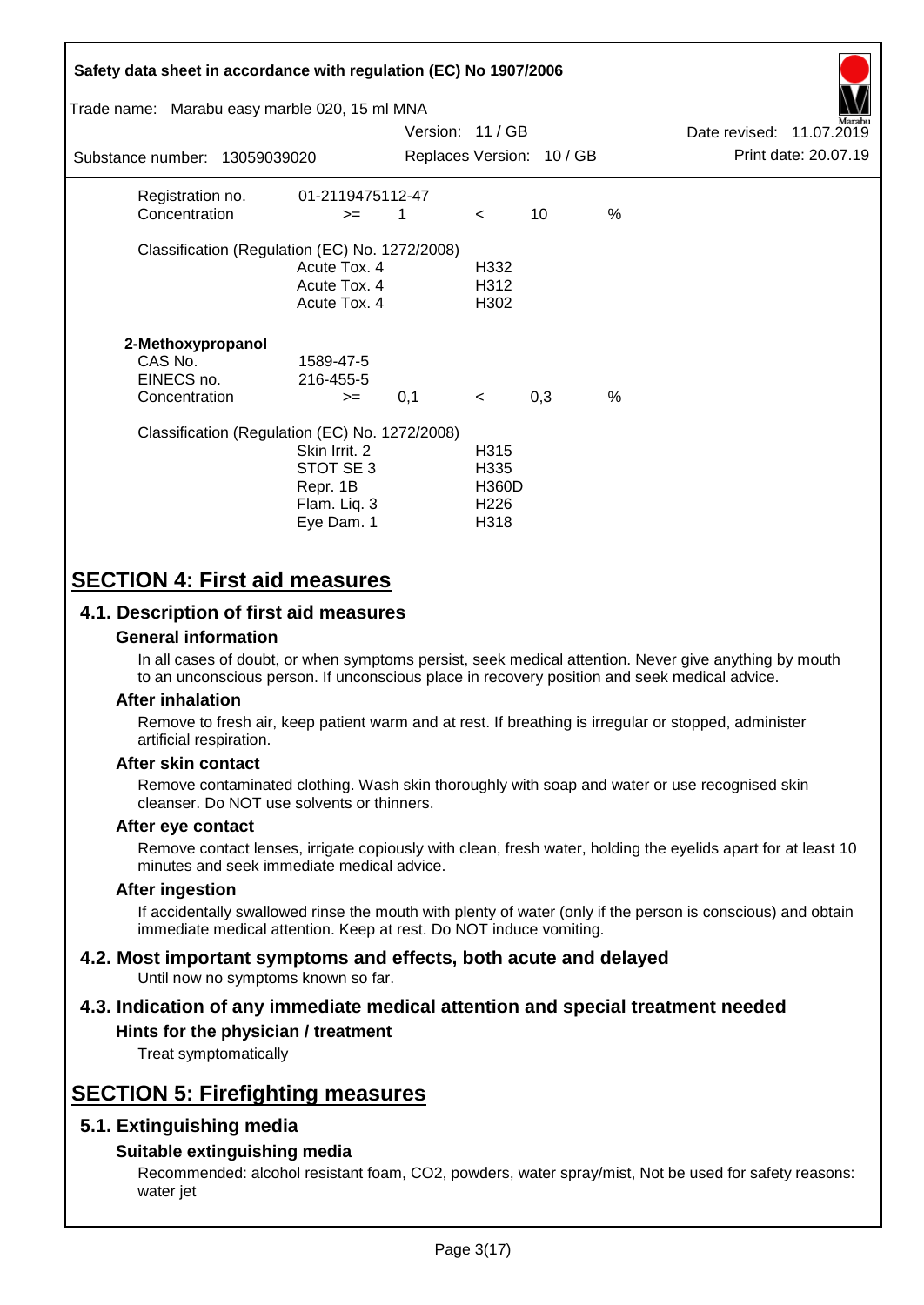Trade name: Marabu easy marble 020, 15 ml MNA

Version: 11 / GB

Replaces Version: 10 / GB Print date: 20.07.19 Date revised: 11.07.2019

Substance number: 13059039020

# **5.2. Special hazards arising from the substance or mixture**

In the event of fire the following can be released: Carbon monoxide (CO); Carbon dioxide (CO2); dense black smoke; Nitrogen oxides (NOx); Hydrogen chloride (HCl)

## **5.3. Advice for firefighters**

### **Special protective equipment for fire-fighting**

Cool closed containers exposed to fire with water. Do not allow run-off from fire fighting to enter drains or water courses.

# **SECTION 6: Accidental release measures**

### **6.1. Personal precautions, protective equipment and emergency procedures**

Exclude sources of ignition and ventilate the area. Avoid breathing vapours. Refer to protective measures listed in Sections 7 and 8.

### **6.2. Environmental precautions**

Do not allow to enter drains or waterways. If the product contaminates lakes, rivers or sewage, inform appropriate authorities in accordance with local regulations.

### **6.3. Methods and material for containment and cleaning up**

Contain and collect spillage with non-combustible absorbent materials, e.g. sand, earth, vermiculite, diatomaceous earth and place in container for disposal according to local regulations (see section 13). Clean preferably with a detergent - avoid use of solvents.

### **6.4. Reference to other sections**

Information regarding Safe handling, see Section 7. Information regarding personal protective measures, see Section 8. Information regarding waste disposal, see Section 13.

# **SECTION 7: Handling and storage**

## **7.1. Precautions for safe handling**

## **Advice on safe handling**

Prevent the creation of flammable or explosive concentrations of vapour in air and avoid vapour concentration higher than the occupational exposure limits. In addition, the product should only be used in areas from which all naked lights and other sources of ignition have been excluded. Electrical equipment should be protected to the appropriate standard. Mixture may charge electrostatically: always use earthing leads when transferring from one container to another. Operators should wear anti-static footwear and clothing and floors should be of the conducting type. Isolate from sources of heat, sparks and open flame. No sparking tools should be used. Avoid skin and eye contact. Avoid the inhalation of particulates and spray mist arising from the application of this mixture. Smoking, eating and drinking shall be prohibited in application area. For personal protection see Section 8. Never use pressure to empty: container is not a pressure vessel. Always keep in containers of same material as the original one. Comply with the health and safety at work laws. Do not allow to enter drains or water courses.

### **Advice on protection against fire and explosion**

Vapours are heavier than air and may spread along floors. Vapours may form explosive mixtures with air.

## **Classification of fires / temperature class / Ignition group / Dust explosion class**

Classification of fires B (Combustible liquid substances) Temperature class T4

# **7.2. Conditions for safe storage, including any incompatibilities Requirements for storage rooms and vessels**

Electrical installations/working materials must comply with the local applied technological safety standards. Storage rooms in which filling operations take place must have a conducting floor. Store in accordance with national regulation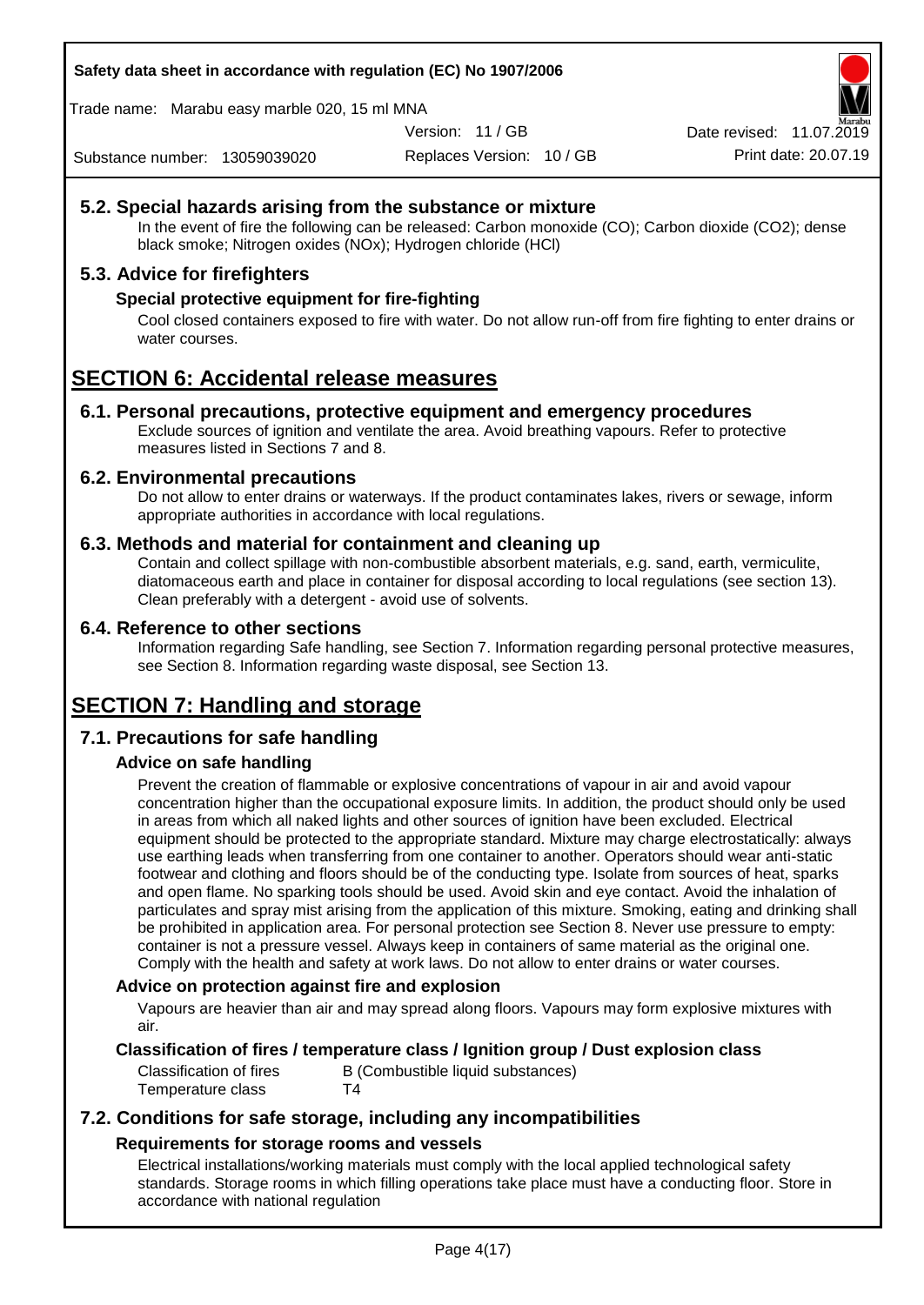| Safety data sheet in accordance with regulation (EC) No 1907/2006                     |  |                                 |                           |          |                                                                                                                                                                                                                |        |
|---------------------------------------------------------------------------------------|--|---------------------------------|---------------------------|----------|----------------------------------------------------------------------------------------------------------------------------------------------------------------------------------------------------------------|--------|
| Trade name: Marabu easy marble 020, 15 ml MNA                                         |  |                                 |                           |          |                                                                                                                                                                                                                | Aarabu |
|                                                                                       |  | Version: 11 / GB                |                           |          | Date revised: 11.07.2019                                                                                                                                                                                       |        |
| Substance number: 13059039020                                                         |  |                                 | Replaces Version: 10 / GB |          | Print date: 20.07.19                                                                                                                                                                                           |        |
| Hints on storage assembly                                                             |  |                                 |                           |          |                                                                                                                                                                                                                |        |
| Store away from oxidising agents, from strongly alkaline and strongly acid materials. |  |                                 |                           |          |                                                                                                                                                                                                                |        |
| <b>Further information on storage conditions</b>                                      |  |                                 |                           |          |                                                                                                                                                                                                                |        |
|                                                                                       |  |                                 |                           |          | Observe label precautions. Store between 15 and 30 °C in a dry, well ventilated place away from                                                                                                                |        |
| kept upright to prevent leakage.                                                      |  |                                 |                           |          | sources of heat and direct sunlight. Keep container tightly closed. Keep away from sources of ignition.<br>No smoking. Prevent unauthorised access. Containers which are opened must be carefully resealed and |        |
| 7.3. Specific end use(s)<br>Paint                                                     |  |                                 |                           |          |                                                                                                                                                                                                                |        |
| <b>SECTION 8: Exposure controls/personal protection ***</b>                           |  |                                 |                           |          |                                                                                                                                                                                                                |        |
| 8.1. Control parameters                                                               |  |                                 |                           |          |                                                                                                                                                                                                                |        |
| <b>Exposure limit values ***</b>                                                      |  |                                 |                           |          |                                                                                                                                                                                                                |        |
| 2-Methoxy-1-methylethyl acetate                                                       |  |                                 |                           |          |                                                                                                                                                                                                                |        |
| List                                                                                  |  | EH40                            |                           |          |                                                                                                                                                                                                                |        |
| <b>Type</b>                                                                           |  | WEL                             |                           |          |                                                                                                                                                                                                                |        |
| Value                                                                                 |  | 274<br>mg/m <sup>3</sup>        |                           | 50       | ppm(V)                                                                                                                                                                                                         |        |
| Short term exposure limit                                                             |  | mg/m <sup>3</sup><br>548        |                           | 100      | ppm(V)                                                                                                                                                                                                         |        |
| Skin resorption / sensibilisation: Sk;                                                |  | <b>Status: 2011</b>             |                           |          |                                                                                                                                                                                                                |        |
| 1-Methoxy-2-propanol                                                                  |  |                                 |                           |          |                                                                                                                                                                                                                |        |
| List                                                                                  |  | EH40                            |                           |          |                                                                                                                                                                                                                |        |
| <b>Type</b><br>Value                                                                  |  | WEL<br>375<br>mg/m <sup>3</sup> |                           | 100      | ppm(V)                                                                                                                                                                                                         |        |
| Short term exposure limit                                                             |  | 560<br>mg/m <sup>3</sup>        |                           | 150      | ppm(V)                                                                                                                                                                                                         |        |
| Skin resorption / sensibilisation: Sk;                                                |  | <b>Status: 2011</b>             |                           |          |                                                                                                                                                                                                                |        |
| 2-Butoxyethyl acetate                                                                 |  |                                 |                           |          |                                                                                                                                                                                                                |        |
| List                                                                                  |  | EH40                            |                           |          |                                                                                                                                                                                                                |        |
| Type                                                                                  |  | WEL                             |                           |          |                                                                                                                                                                                                                |        |
| Value                                                                                 |  | 133<br>332                      |                           | 20<br>50 | ppm(V)                                                                                                                                                                                                         |        |
| Short term exposure limit<br>Skin resorption / sensibilisation: Sk;                   |  | <b>Status: 2011</b>             |                           |          | ppm(V)                                                                                                                                                                                                         |        |
| Derived No/Minimal Effect Levels (DNEL/DMEL) ***                                      |  |                                 |                           |          |                                                                                                                                                                                                                |        |
| 2-Methoxy-1-methylethyl acetate                                                       |  |                                 |                           |          |                                                                                                                                                                                                                |        |
| Type of value                                                                         |  | Derived No Effect Level (DNEL)  |                           |          |                                                                                                                                                                                                                |        |
| Reference group                                                                       |  | Worker                          |                           |          |                                                                                                                                                                                                                |        |
| Duration of exposure                                                                  |  | Long term                       |                           |          |                                                                                                                                                                                                                |        |
| Route of exposure                                                                     |  | dermal                          |                           |          |                                                                                                                                                                                                                |        |
| Mode of action                                                                        |  | Systemic effects                |                           |          |                                                                                                                                                                                                                |        |
| Concentration                                                                         |  | 796                             |                           |          | mg/kg/d                                                                                                                                                                                                        |        |
| Type of value                                                                         |  | Derived No Effect Level (DNEL)  |                           |          |                                                                                                                                                                                                                |        |
| Reference group                                                                       |  | Worker                          |                           |          |                                                                                                                                                                                                                |        |
| Duration of exposure                                                                  |  | Long term                       |                           |          |                                                                                                                                                                                                                |        |
| Route of exposure                                                                     |  | inhalative                      |                           |          |                                                                                                                                                                                                                |        |
| Mode of action                                                                        |  | Systemic effects                |                           |          |                                                                                                                                                                                                                |        |
| Concentration                                                                         |  | 275                             |                           |          | mg/m <sup>3</sup>                                                                                                                                                                                              |        |
| Type of value                                                                         |  | Derived No Effect Level (DNEL)  |                           |          |                                                                                                                                                                                                                |        |
| Reference group                                                                       |  | Consumer                        |                           |          |                                                                                                                                                                                                                |        |
| Duration of exposure                                                                  |  | Long term                       |                           |          |                                                                                                                                                                                                                |        |
| Route of exposure                                                                     |  | dermal                          |                           |          |                                                                                                                                                                                                                |        |
| Mode of action                                                                        |  | Systemic effects                |                           |          |                                                                                                                                                                                                                |        |
| Concentration                                                                         |  | 320                             |                           |          | mg/kg/d                                                                                                                                                                                                        |        |

 $\Gamma$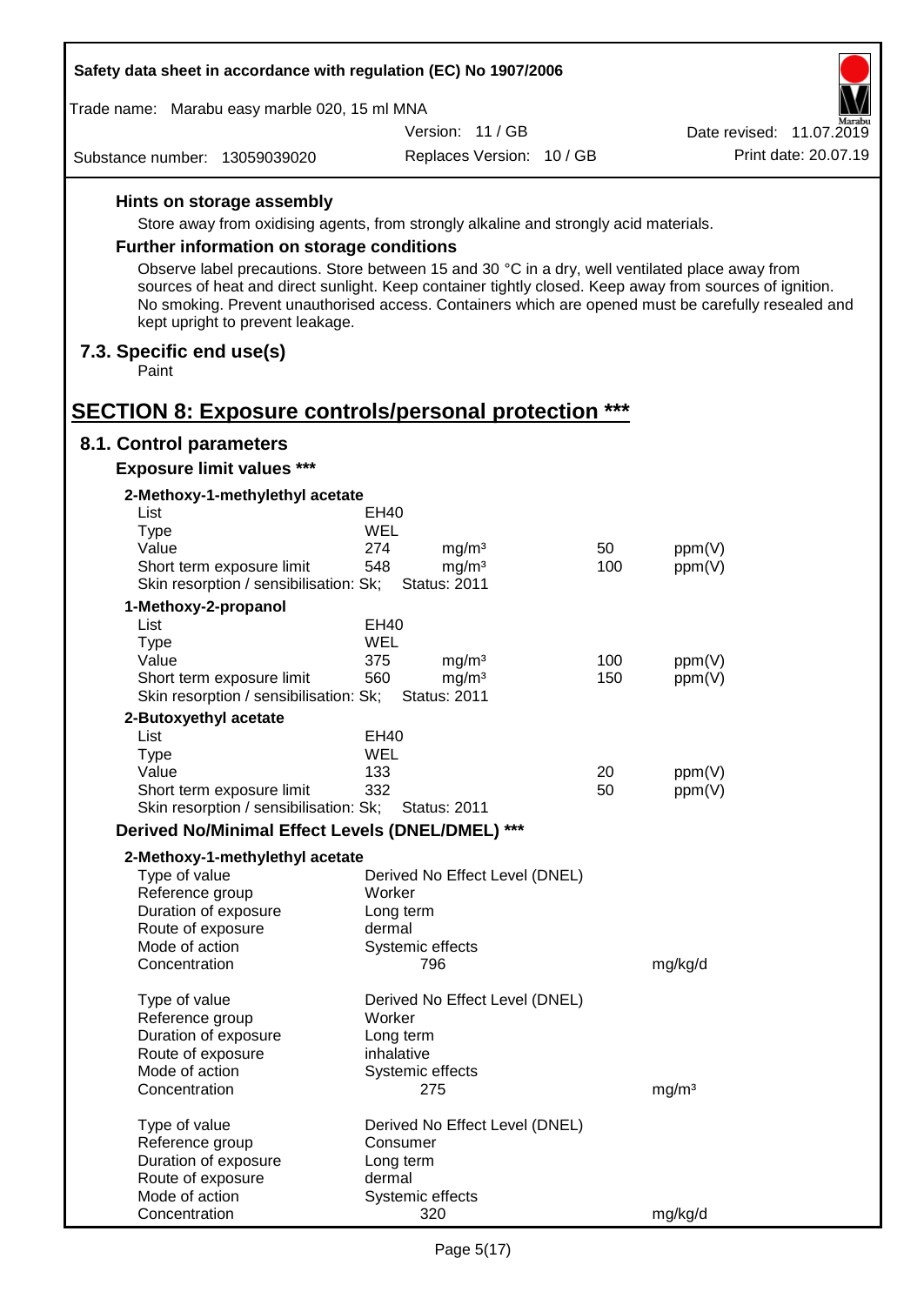| Safety data sheet in accordance with regulation (EC) No 1907/2006 |                                                         |                          |  |  |  |  |
|-------------------------------------------------------------------|---------------------------------------------------------|--------------------------|--|--|--|--|
| Trade name: Marabu easy marble 020, 15 ml MNA                     |                                                         |                          |  |  |  |  |
|                                                                   | Version: 11/GB                                          | Date revised: 11.07.2019 |  |  |  |  |
| Substance number: 13059039020                                     | Replaces Version: 10 / GB                               | Print date: 20.07.19     |  |  |  |  |
|                                                                   |                                                         |                          |  |  |  |  |
| Type of value                                                     | Derived No Effect Level (DNEL)                          |                          |  |  |  |  |
| Reference group                                                   | Consumer                                                |                          |  |  |  |  |
| Duration of exposure                                              | Long term                                               |                          |  |  |  |  |
| Route of exposure<br>Mode of action                               | inhalative                                              |                          |  |  |  |  |
| Concentration                                                     | Systemic effects<br>33                                  | mg/m <sup>3</sup>        |  |  |  |  |
|                                                                   |                                                         |                          |  |  |  |  |
| Type of value                                                     | Derived No Effect Level (DNEL)                          |                          |  |  |  |  |
| Reference group                                                   | Consumer                                                |                          |  |  |  |  |
| Duration of exposure                                              | Long term                                               |                          |  |  |  |  |
| Route of exposure                                                 | inhalative                                              |                          |  |  |  |  |
| Mode of action                                                    | Local effects                                           |                          |  |  |  |  |
| Concentration                                                     | 33                                                      | mg/m <sup>3</sup>        |  |  |  |  |
| Type of value                                                     | Derived No Effect Level (DNEL)                          |                          |  |  |  |  |
| Reference group                                                   | Consumer                                                |                          |  |  |  |  |
| Duration of exposure                                              | Long term                                               |                          |  |  |  |  |
| Route of exposure                                                 | oral                                                    |                          |  |  |  |  |
| Mode of action                                                    | Systemic effects                                        |                          |  |  |  |  |
| Concentration                                                     | 36                                                      | mg/kg/d                  |  |  |  |  |
| Type of value                                                     | Derived No Effect Level (DNEL)                          |                          |  |  |  |  |
| Reference group                                                   | Worker                                                  |                          |  |  |  |  |
| Duration of exposure                                              | Lifetime                                                |                          |  |  |  |  |
| Route of exposure                                                 | inhalative                                              |                          |  |  |  |  |
| Mode of action                                                    | Local effects                                           |                          |  |  |  |  |
| Concentration                                                     | 550                                                     | mg/m <sup>3</sup>        |  |  |  |  |
|                                                                   |                                                         |                          |  |  |  |  |
| 2-Butoxyethyl acetate                                             |                                                         |                          |  |  |  |  |
| Reference substance<br>Type of value                              | 2-Butoxyethyl acetate<br>Derived No Effect Level (DNEL) |                          |  |  |  |  |
| Reference group                                                   | Worker                                                  |                          |  |  |  |  |
| Duration of exposure                                              | Long term                                               |                          |  |  |  |  |
| Route of exposure                                                 | inhalative                                              |                          |  |  |  |  |
| Mode of action                                                    | Systemic effects                                        |                          |  |  |  |  |
| Concentration                                                     | 133                                                     | mg/m <sup>3</sup>        |  |  |  |  |
|                                                                   |                                                         |                          |  |  |  |  |
|                                                                   | 2-Butoxyethyl acetate                                   |                          |  |  |  |  |
| Type of value<br>Reference group                                  | Derived No Effect Level (DNEL)<br>Worker                |                          |  |  |  |  |
| Duration of exposure                                              | Short term                                              |                          |  |  |  |  |
| Route of exposure                                                 | inhalative                                              |                          |  |  |  |  |
| Mode of action                                                    | Local effects                                           |                          |  |  |  |  |
| Concentration                                                     | 333                                                     | mg/m <sup>3</sup>        |  |  |  |  |
|                                                                   |                                                         |                          |  |  |  |  |
|                                                                   | 2-Butoxyethyl acetate                                   |                          |  |  |  |  |
| Type of value                                                     | Derived No Effect Level (DNEL)                          |                          |  |  |  |  |
| Reference group                                                   | Worker                                                  |                          |  |  |  |  |
| Duration of exposure                                              | Long term                                               |                          |  |  |  |  |
| Route of exposure                                                 | dermal                                                  |                          |  |  |  |  |
| Mode of action<br>Concentration                                   | Systemic effects<br>169                                 | mg/kg/d                  |  |  |  |  |
|                                                                   |                                                         |                          |  |  |  |  |
|                                                                   | 2-Butoxyethyl acetate                                   |                          |  |  |  |  |
| Type of value                                                     | Derived No Effect Level (DNEL)                          |                          |  |  |  |  |
| Reference group                                                   | Worker                                                  |                          |  |  |  |  |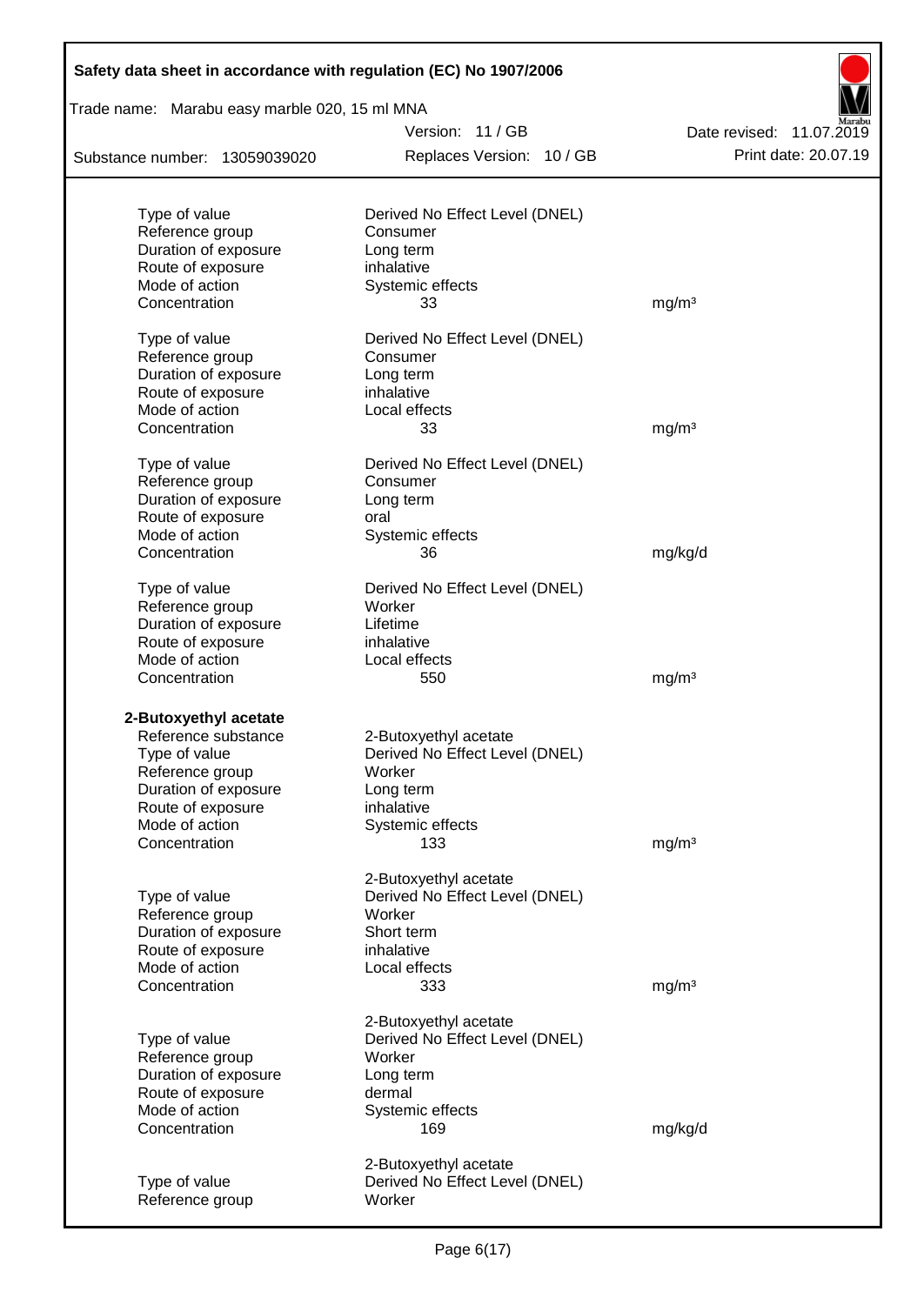| Safety data sheet in accordance with regulation (EC) No 1907/2006 |                                                         |                          |  |  |  |  |
|-------------------------------------------------------------------|---------------------------------------------------------|--------------------------|--|--|--|--|
| Trade name: Marabu easy marble 020, 15 ml MNA                     |                                                         |                          |  |  |  |  |
|                                                                   | Version: 11/GB                                          | Date revised: 11.07.2019 |  |  |  |  |
| Substance number: 13059039020                                     | Replaces Version: 10 / GB                               | Print date: 20.07.19     |  |  |  |  |
| Duration of exposure                                              | Short term                                              |                          |  |  |  |  |
| Route of exposure                                                 | dermal                                                  |                          |  |  |  |  |
| Mode of action<br>Concentration                                   | Systemic effects<br>120                                 | mg/kg/d                  |  |  |  |  |
|                                                                   |                                                         |                          |  |  |  |  |
|                                                                   | 2-Butoxyethyl acetate                                   |                          |  |  |  |  |
| Type of value                                                     | Derived No Effect Level (DNEL)                          |                          |  |  |  |  |
| Reference group<br>Duration of exposure                           | <b>General Population</b><br>Long term                  |                          |  |  |  |  |
| Route of exposure                                                 | inhalative                                              |                          |  |  |  |  |
| Mode of action                                                    | Systemic effects                                        |                          |  |  |  |  |
| Concentration                                                     | 80                                                      | mg/m <sup>3</sup>        |  |  |  |  |
|                                                                   |                                                         |                          |  |  |  |  |
| Type of value                                                     | 2-Butoxyethyl acetate<br>Derived No Effect Level (DNEL) |                          |  |  |  |  |
| Reference group                                                   | <b>General Population</b>                               |                          |  |  |  |  |
| Duration of exposure                                              | Short term                                              |                          |  |  |  |  |
| Route of exposure                                                 | inhalative                                              |                          |  |  |  |  |
| Mode of action                                                    | Local effects                                           |                          |  |  |  |  |
| Concentration                                                     | 200                                                     | mg/m <sup>3</sup>        |  |  |  |  |
|                                                                   | 2-Butoxyethyl acetate                                   |                          |  |  |  |  |
| Type of value                                                     | Derived No Effect Level (DNEL)                          |                          |  |  |  |  |
| Reference group                                                   | <b>General Population</b>                               |                          |  |  |  |  |
| Duration of exposure                                              | Long term                                               |                          |  |  |  |  |
| Route of exposure<br>Mode of action                               | dermal<br>Systemic effects                              |                          |  |  |  |  |
| Concentration                                                     | 102                                                     | mg/kg/d                  |  |  |  |  |
|                                                                   | 2-Butoxyethyl acetate                                   |                          |  |  |  |  |
| Type of value                                                     | Derived No Effect Level (DNEL)                          |                          |  |  |  |  |
| Reference group                                                   | <b>General Population</b>                               |                          |  |  |  |  |
| Duration of exposure                                              | Short term                                              |                          |  |  |  |  |
| Route of exposure                                                 | dermal                                                  |                          |  |  |  |  |
| Mode of action                                                    | Systemic effects                                        |                          |  |  |  |  |
| Concentration                                                     | 72                                                      | mg/kg/d                  |  |  |  |  |
|                                                                   | 2-Butoxyethyl acetate                                   |                          |  |  |  |  |
| Type of value                                                     | Derived No Effect Level (DNEL)                          |                          |  |  |  |  |
| Reference group<br>Duration of exposure                           | <b>General Population</b>                               |                          |  |  |  |  |
| Route of exposure                                                 | Long term<br>oral                                       |                          |  |  |  |  |
| Mode of action                                                    | Systemic effects                                        |                          |  |  |  |  |
| Concentration                                                     | 8,6                                                     | mg/kg/d                  |  |  |  |  |
|                                                                   | 2-Butoxyethyl acetate                                   |                          |  |  |  |  |
| Type of value                                                     | Derived No Effect Level (DNEL)                          |                          |  |  |  |  |
| Reference group                                                   | <b>General Population</b>                               |                          |  |  |  |  |
| Duration of exposure                                              | Short term                                              |                          |  |  |  |  |
| Route of exposure                                                 | oral                                                    |                          |  |  |  |  |
| Mode of action<br>Concentration                                   | Systemic effects<br>36                                  | mg/kg/d                  |  |  |  |  |
|                                                                   |                                                         |                          |  |  |  |  |
| 1-Methoxy-2-propanol<br>Type of value                             | Derived No Effect Level (DNEL)                          |                          |  |  |  |  |
| Reference group                                                   | Worker                                                  |                          |  |  |  |  |
| Duration of exposure                                              | Acute                                                   |                          |  |  |  |  |
|                                                                   |                                                         |                          |  |  |  |  |

Г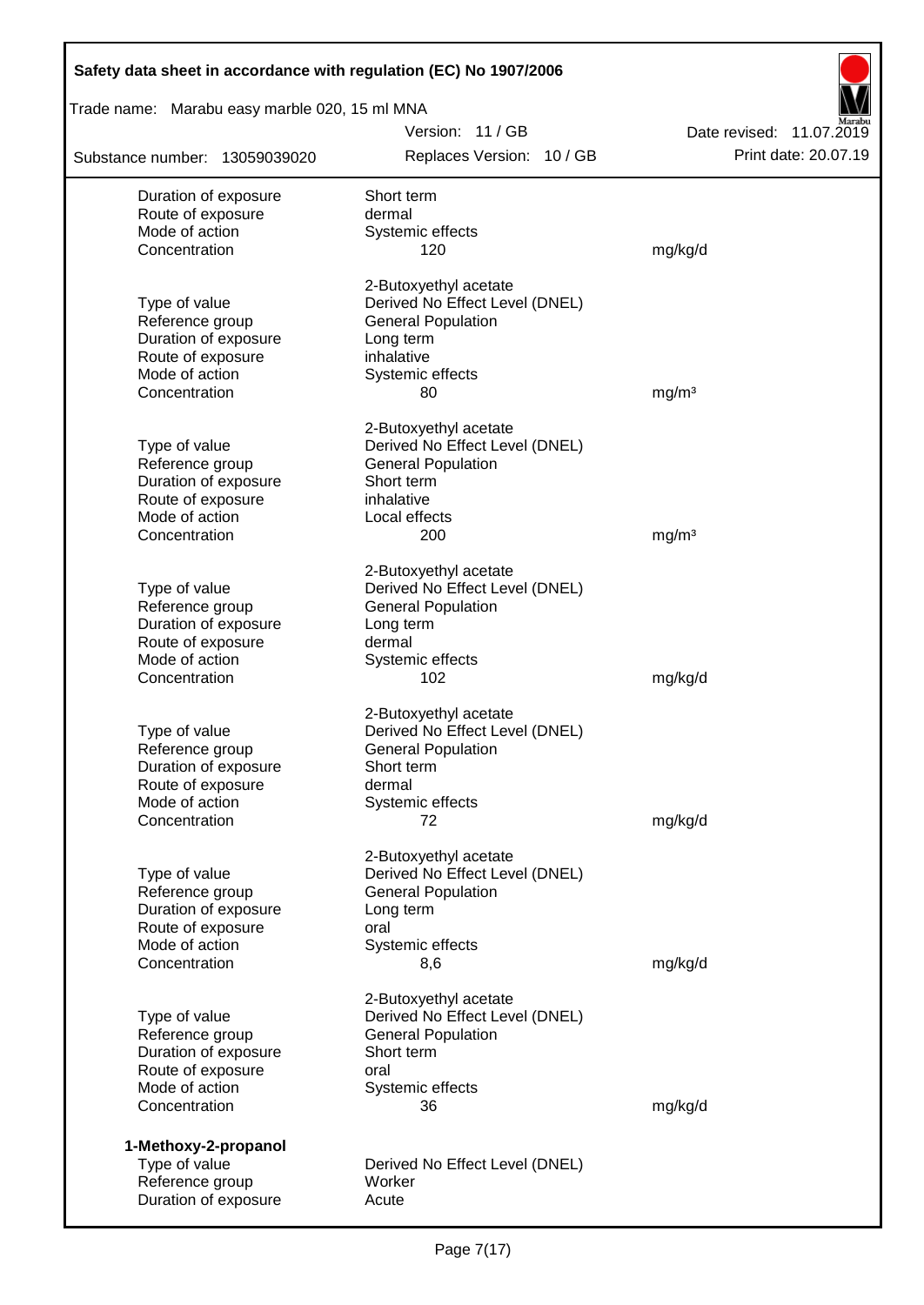| Safety data sheet in accordance with regulation (EC) No 1907/2006 |                                                                      |                          |  |  |  |  |  |  |
|-------------------------------------------------------------------|----------------------------------------------------------------------|--------------------------|--|--|--|--|--|--|
| Trade name: Marabu easy marble 020, 15 ml MNA                     |                                                                      |                          |  |  |  |  |  |  |
|                                                                   | Version: 11/GB                                                       | Date revised: 11.07.2019 |  |  |  |  |  |  |
| Substance number: 13059039020                                     | Replaces Version: 10 / GB                                            | Print date: 20.07.19     |  |  |  |  |  |  |
| Route of exposure                                                 | inhalative                                                           |                          |  |  |  |  |  |  |
| Mode of action                                                    | Local effects                                                        |                          |  |  |  |  |  |  |
| Concentration                                                     | 553,5                                                                | mg/m <sup>3</sup>        |  |  |  |  |  |  |
| Type of value                                                     | Derived No Effect Level (DNEL)                                       |                          |  |  |  |  |  |  |
| Reference group                                                   | Worker                                                               |                          |  |  |  |  |  |  |
| Duration of exposure                                              | Long term                                                            |                          |  |  |  |  |  |  |
| Route of exposure                                                 | dermal                                                               |                          |  |  |  |  |  |  |
| Mode of action                                                    | Systemic effects                                                     |                          |  |  |  |  |  |  |
| Concentration                                                     | 50,6                                                                 | mg/person/<br>q          |  |  |  |  |  |  |
|                                                                   |                                                                      |                          |  |  |  |  |  |  |
| Type of value                                                     | Derived No Effect Level (DNEL)                                       |                          |  |  |  |  |  |  |
| Reference group                                                   | Worker                                                               |                          |  |  |  |  |  |  |
| Duration of exposure                                              | Long term                                                            |                          |  |  |  |  |  |  |
| Route of exposure<br>Mode of action                               | inhalative                                                           |                          |  |  |  |  |  |  |
| Concentration                                                     | Systemic effects<br>369                                              | mq/m <sup>3</sup>        |  |  |  |  |  |  |
|                                                                   |                                                                      |                          |  |  |  |  |  |  |
| Type of value                                                     | Derived No Effect Level (DNEL)                                       |                          |  |  |  |  |  |  |
| Reference group                                                   | <b>General Population</b>                                            |                          |  |  |  |  |  |  |
| Duration of exposure                                              | Long term                                                            |                          |  |  |  |  |  |  |
| Route of exposure                                                 | dermal                                                               |                          |  |  |  |  |  |  |
| Mode of action<br>Concentration                                   | Systemic effects<br>18,1                                             | mg/kg                    |  |  |  |  |  |  |
|                                                                   |                                                                      |                          |  |  |  |  |  |  |
| Type of value                                                     | Derived No Effect Level (DNEL)                                       |                          |  |  |  |  |  |  |
| Reference group                                                   | <b>General Population</b>                                            |                          |  |  |  |  |  |  |
| Duration of exposure                                              | Long term                                                            |                          |  |  |  |  |  |  |
| Route of exposure                                                 | inhalative                                                           |                          |  |  |  |  |  |  |
| Mode of action<br>Concentration                                   | Systemic effects                                                     | mg/m <sup>3</sup>        |  |  |  |  |  |  |
|                                                                   | 43,9                                                                 |                          |  |  |  |  |  |  |
| Type of value                                                     | Derived No Effect Level (DNEL)                                       |                          |  |  |  |  |  |  |
| Reference group                                                   | <b>General Population</b>                                            |                          |  |  |  |  |  |  |
| Duration of exposure                                              | Long term                                                            |                          |  |  |  |  |  |  |
| Route of exposure                                                 | oral                                                                 |                          |  |  |  |  |  |  |
| Mode of action<br>Concentration                                   | Systemic effects<br>3,3                                              | mg/kg/d                  |  |  |  |  |  |  |
|                                                                   |                                                                      |                          |  |  |  |  |  |  |
|                                                                   | Hydrocarbons, C9-C11, n-alkanes, isoalkanes, cyclics, < 2% aromatics |                          |  |  |  |  |  |  |
| Type of value                                                     | Derived No Effect Level (DNEL)                                       |                          |  |  |  |  |  |  |
| Reference group                                                   | Worker                                                               |                          |  |  |  |  |  |  |
| Duration of exposure                                              | Long term                                                            |                          |  |  |  |  |  |  |
| Route of exposure<br>Mode of action                               | dermal                                                               |                          |  |  |  |  |  |  |
| Concentration                                                     | Systemic effects<br>300                                              | mg/kg                    |  |  |  |  |  |  |
|                                                                   |                                                                      |                          |  |  |  |  |  |  |
| Type of value                                                     | Derived No Effect Level (DNEL)                                       |                          |  |  |  |  |  |  |
| Reference group                                                   | Consumer                                                             |                          |  |  |  |  |  |  |
| Duration of exposure                                              | Long term                                                            |                          |  |  |  |  |  |  |
| Route of exposure                                                 | oral                                                                 |                          |  |  |  |  |  |  |
| Mode of action<br>Concentration                                   | Systemic effects<br>300                                              | mg/kg                    |  |  |  |  |  |  |
|                                                                   |                                                                      |                          |  |  |  |  |  |  |
| Type of value                                                     | Derived No Effect Level (DNEL)                                       |                          |  |  |  |  |  |  |
| Reference group                                                   | Consumer                                                             |                          |  |  |  |  |  |  |
|                                                                   |                                                                      |                          |  |  |  |  |  |  |

 $\overline{\phantom{a}}$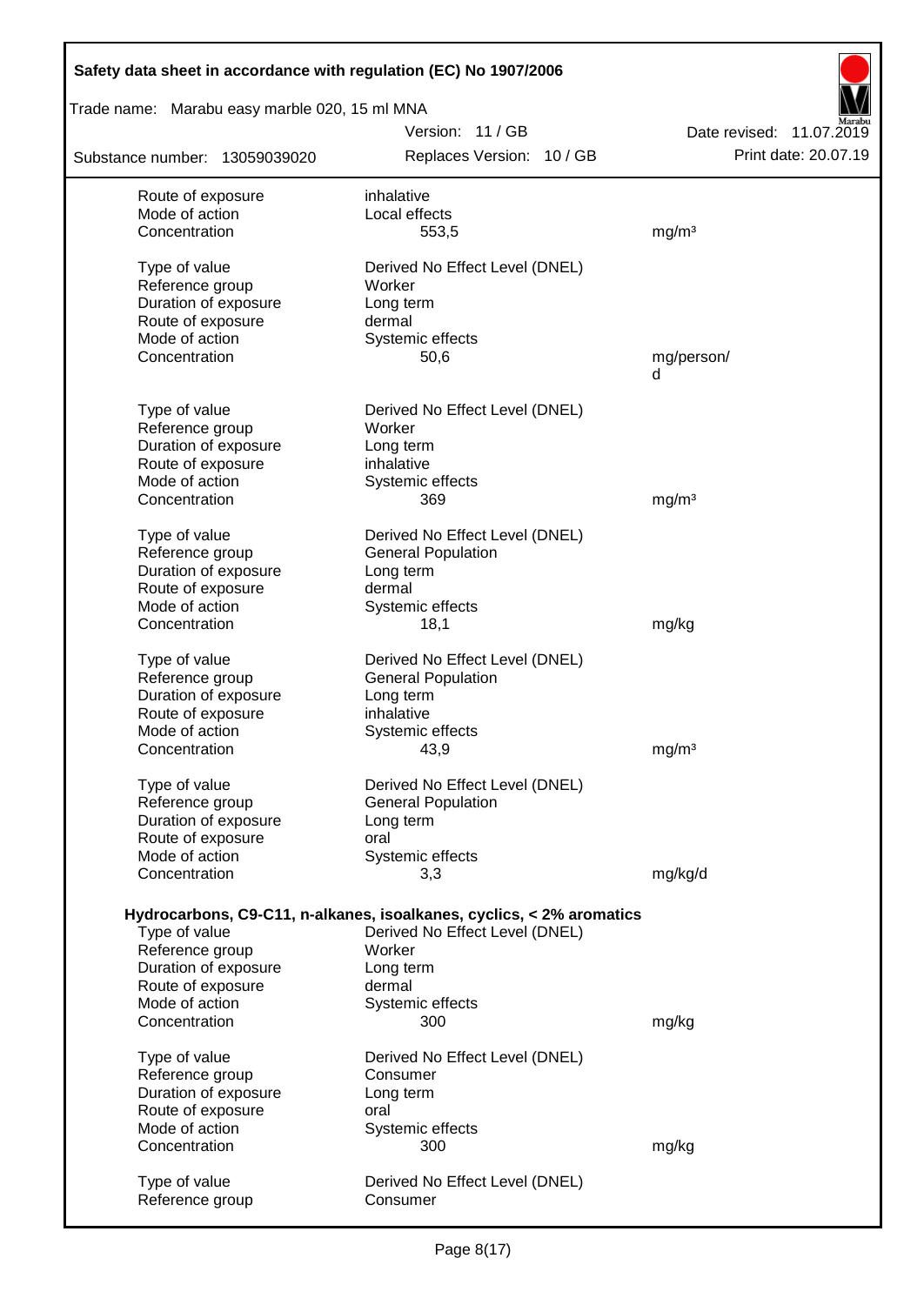| Safety data sheet in accordance with regulation (EC) No 1907/2006 |                                 |                          |  |  |  |  |
|-------------------------------------------------------------------|---------------------------------|--------------------------|--|--|--|--|
| Trade name: Marabu easy marble 020, 15 ml MNA                     |                                 |                          |  |  |  |  |
|                                                                   | Version: 11/GB                  | Date revised: 11.07.2019 |  |  |  |  |
| Substance number: 13059039020                                     | Replaces Version: 10 / GB       | Print date: 20.07.19     |  |  |  |  |
| Duration of exposure                                              | Long term                       |                          |  |  |  |  |
| Route of exposure                                                 | dermal                          |                          |  |  |  |  |
| Mode of action                                                    | Systemic effects                |                          |  |  |  |  |
| Concentration                                                     | 300                             | mg/kg                    |  |  |  |  |
| Type of value                                                     | Derived No Effect Level (DNEL)  |                          |  |  |  |  |
| Reference group                                                   | Consumer                        |                          |  |  |  |  |
| Duration of exposure                                              | Long term                       |                          |  |  |  |  |
| Route of exposure                                                 | inhalative                      |                          |  |  |  |  |
| Mode of action                                                    | Systemic effects                |                          |  |  |  |  |
| Concentration                                                     | 900                             | mg/m <sup>3</sup>        |  |  |  |  |
|                                                                   |                                 |                          |  |  |  |  |
| Type of value                                                     | Derived No Effect Level (DNEL)  |                          |  |  |  |  |
| Reference group                                                   | Worker                          |                          |  |  |  |  |
| Duration of exposure                                              | Long term                       |                          |  |  |  |  |
| Route of exposure                                                 | inhalative                      |                          |  |  |  |  |
| Mode of action                                                    | Systemic effects                |                          |  |  |  |  |
| Concentration                                                     | 1500                            | mg/m <sup>3</sup>        |  |  |  |  |
| <b>Predicted No Effect Concentration (PNEC)</b>                   |                                 |                          |  |  |  |  |
| 2-Methoxy-1-methylethyl acetate                                   |                                 |                          |  |  |  |  |
| Reference substance                                               | 2-Methoxy-1-methylethyl acetate |                          |  |  |  |  |
| Type of value                                                     | <b>PNEC</b>                     |                          |  |  |  |  |
| Type                                                              | Freshwater                      |                          |  |  |  |  |
| Concentration                                                     | 0,635                           |                          |  |  |  |  |
|                                                                   |                                 | mg/l                     |  |  |  |  |
| Type of value                                                     | <b>PNEC</b>                     |                          |  |  |  |  |
| Type                                                              | Freshwater sediment             |                          |  |  |  |  |
| Concentration                                                     | 3,29                            | mg/kg                    |  |  |  |  |
| Type of value                                                     | <b>PNEC</b>                     |                          |  |  |  |  |
| Type                                                              | Soil                            |                          |  |  |  |  |
| Concentration                                                     | 0,29                            | mg/kg                    |  |  |  |  |
| Source                                                            | Literature value                |                          |  |  |  |  |
|                                                                   |                                 |                          |  |  |  |  |
| Type of value                                                     | <b>PNEC</b>                     |                          |  |  |  |  |
| <b>Type</b>                                                       | Sewage treatment plant (STP)    |                          |  |  |  |  |
| Concentration                                                     | 100                             | mg/l                     |  |  |  |  |
| Source                                                            | Literature value                |                          |  |  |  |  |
| Type of value                                                     | <b>PNEC</b>                     |                          |  |  |  |  |
| Type                                                              | Marine sediment                 |                          |  |  |  |  |
| Concentration                                                     | 0,329                           | mg/kg                    |  |  |  |  |
| Source                                                            | Literature value                |                          |  |  |  |  |
|                                                                   | <b>PNEC</b>                     |                          |  |  |  |  |
| Type of value                                                     | Saltwater                       |                          |  |  |  |  |
| Type<br>Concentration                                             |                                 |                          |  |  |  |  |
|                                                                   | 0,0635                          | mg/l                     |  |  |  |  |
| 2-Butoxyethyl acetate                                             |                                 |                          |  |  |  |  |
| Reference substance                                               | 2-Butoxyethyl acetate           |                          |  |  |  |  |
| Type of value                                                     | <b>PNEC</b>                     |                          |  |  |  |  |
| Type                                                              | Water                           |                          |  |  |  |  |
| Concentration                                                     | 0,304                           | mg/l                     |  |  |  |  |
| Source                                                            | Literature value                |                          |  |  |  |  |
|                                                                   |                                 |                          |  |  |  |  |
|                                                                   | 2-Butoxyethyl acetate           |                          |  |  |  |  |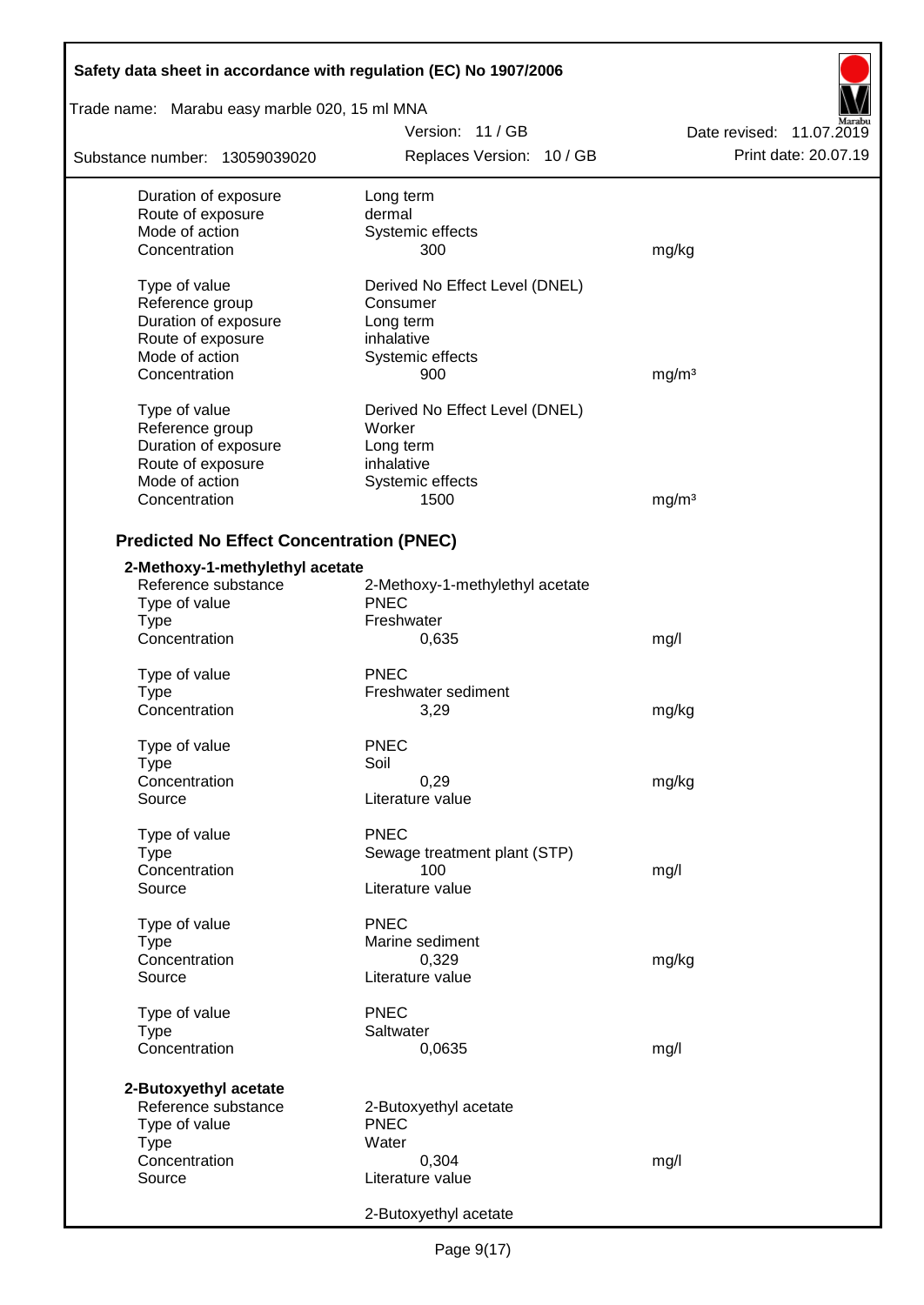| Trade name: Marabu easy marble 020, 15 ml MNA |                                      |                          |  |  |  |  |  |  |
|-----------------------------------------------|--------------------------------------|--------------------------|--|--|--|--|--|--|
|                                               | Version: 11 / GB                     | Date revised: 11.07.2019 |  |  |  |  |  |  |
| Substance number: 13059039020                 | Replaces Version: 10 / GB            | Print date: 20.07.19     |  |  |  |  |  |  |
| Type of value                                 | <b>PNEC</b>                          |                          |  |  |  |  |  |  |
| <b>Type</b>                                   | Aquatic                              |                          |  |  |  |  |  |  |
| Concentration                                 | 0,0304                               | g/l                      |  |  |  |  |  |  |
| Source                                        | Literature value                     |                          |  |  |  |  |  |  |
|                                               | 2-Butoxyethyl acetate                |                          |  |  |  |  |  |  |
| Type of value<br><b>Type</b>                  | <b>PNEC</b><br>Sediment              |                          |  |  |  |  |  |  |
| Concentration                                 | 2,03                                 | mg/kg                    |  |  |  |  |  |  |
| Source                                        | Literature value                     |                          |  |  |  |  |  |  |
|                                               |                                      |                          |  |  |  |  |  |  |
| Type of value                                 | 2-Butoxyethyl acetate<br><b>PNEC</b> |                          |  |  |  |  |  |  |
| <b>Type</b>                                   | Marine sediment                      |                          |  |  |  |  |  |  |
| Concentration                                 | 0,203                                | mg/kg                    |  |  |  |  |  |  |
| Source                                        | Literature value                     |                          |  |  |  |  |  |  |
|                                               | 2-Butoxyethyl acetate                |                          |  |  |  |  |  |  |
| Type of value                                 | <b>PNEC</b>                          |                          |  |  |  |  |  |  |
| <b>Type</b>                                   | Soil                                 |                          |  |  |  |  |  |  |
| Concentration                                 | 0,68                                 | mg/kg                    |  |  |  |  |  |  |
| Source                                        | Literature value                     |                          |  |  |  |  |  |  |
| 1-Methoxy-2-propanol                          |                                      |                          |  |  |  |  |  |  |
| Type of value                                 | <b>PNEC</b>                          |                          |  |  |  |  |  |  |
| <b>Type</b>                                   | Freshwater                           |                          |  |  |  |  |  |  |
| Concentration                                 | 10                                   | mg/l                     |  |  |  |  |  |  |
| Type of value                                 | <b>PNEC</b>                          |                          |  |  |  |  |  |  |
| <b>Type</b>                                   | Water                                |                          |  |  |  |  |  |  |
| Concentration                                 | 41,6                                 | mg/kg                    |  |  |  |  |  |  |
| Type of value                                 | <b>PNEC</b>                          |                          |  |  |  |  |  |  |
| <b>Type</b>                                   | Sediment                             |                          |  |  |  |  |  |  |
| Concentration                                 | 41,6                                 | mg/kg                    |  |  |  |  |  |  |
| Type of value                                 | <b>PNEC</b>                          |                          |  |  |  |  |  |  |
| <b>Type</b>                                   | Marine sediment                      |                          |  |  |  |  |  |  |
| Concentration                                 | 4,17                                 | mg/kg                    |  |  |  |  |  |  |
| Type of value                                 | <b>PNEC</b>                          |                          |  |  |  |  |  |  |
| <b>Type</b>                                   | Soil                                 |                          |  |  |  |  |  |  |
| Concentration                                 | 2,47                                 | mg/kg                    |  |  |  |  |  |  |
| Type of value                                 | <b>PNEC</b>                          |                          |  |  |  |  |  |  |
| <b>Type</b>                                   | Sewage treatment plant (STP)         |                          |  |  |  |  |  |  |
| Concentration                                 | 100                                  | mg/l                     |  |  |  |  |  |  |

# **8.2. Exposure controls**

### **Exposure controls**

Provide adequate ventilation. Where reasonably practicable this should be achieved by the use of local exhaust ventilation and good general extraction. If these are not sufficient to maintain concentrations of particulates and solvent vapour below the OEL, suitable respiratory protection must be worn.

### **Respiratory protection**

If workers are exposed to concentrations above the exposure limit they must use appropriate, certified respirators. Full mask, filter A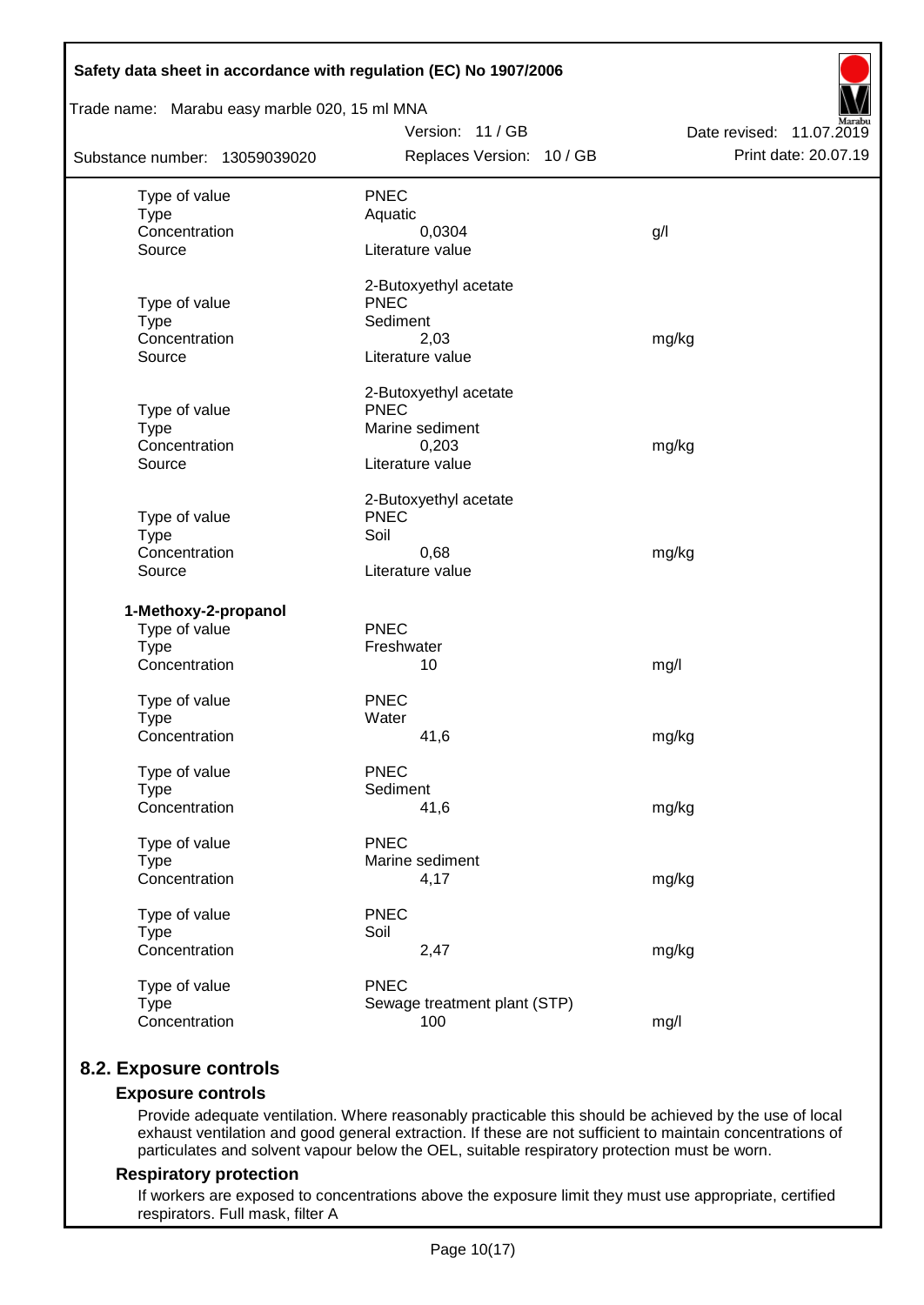| Safety data sheet in accordance with regulation (EC) No 1907/2006                                                                   |                                   |                           |                                                                                                      |  |  |  |  |
|-------------------------------------------------------------------------------------------------------------------------------------|-----------------------------------|---------------------------|------------------------------------------------------------------------------------------------------|--|--|--|--|
| Trade name: Marabu easy marble 020, 15 ml MNA                                                                                       |                                   |                           |                                                                                                      |  |  |  |  |
|                                                                                                                                     | Version: 11/GB                    |                           | Date revised: 11.07.2019                                                                             |  |  |  |  |
| Substance number: 13059039020                                                                                                       |                                   | Replaces Version: 10 / GB | Print date: 20.07.19                                                                                 |  |  |  |  |
| <b>Hand protection</b>                                                                                                              |                                   |                           |                                                                                                      |  |  |  |  |
| There is no one glove material or combination of materials that will give unlimited resistance to any                               |                                   |                           |                                                                                                      |  |  |  |  |
| individual or combination of chemicals.                                                                                             |                                   |                           |                                                                                                      |  |  |  |  |
| For prolonged or repeated handling nitrile rubber gloves with textile undergloves are required.<br>Material thickness<br>>          | 0,5<br>mm                         |                           |                                                                                                      |  |  |  |  |
| Breakthrough time<br>$\lt$                                                                                                          | 30<br>min                         |                           |                                                                                                      |  |  |  |  |
| The breakthrough time must be greater than the end use time of the product.                                                         |                                   |                           |                                                                                                      |  |  |  |  |
| replacement must be followed.                                                                                                       |                                   |                           | The instructions and information provided by the glove manufacturer on use, storage, maintenance and |  |  |  |  |
| Gloves should be replaced regularly and if there is any sign of damage to the glove material.                                       |                                   |                           |                                                                                                      |  |  |  |  |
| Always ensure that gloves are free from defects and that they are stored and used correctly.                                        |                                   |                           |                                                                                                      |  |  |  |  |
| maintenance.                                                                                                                        |                                   |                           | The performance or effectiveness of the glove may be reduced by physical/ chemical damage and poor   |  |  |  |  |
| Barrier creams may help to protect the exposed areas of the skin, they should however not be applied<br>once exposure has occurred. |                                   |                           |                                                                                                      |  |  |  |  |
| Eye protection                                                                                                                      |                                   |                           |                                                                                                      |  |  |  |  |
| Use safety eyewear designed to protect against splash of liquids.                                                                   |                                   |                           |                                                                                                      |  |  |  |  |
| <b>Body protection</b>                                                                                                              |                                   |                           |                                                                                                      |  |  |  |  |
| Cotton or cotton/synthetic overalls or coveralls are normally suitable.                                                             |                                   |                           |                                                                                                      |  |  |  |  |
| <b>SECTION 9: Physical and chemical properties</b>                                                                                  |                                   |                           |                                                                                                      |  |  |  |  |
| 9.1. Information on basic physical and chemical properties                                                                          |                                   |                           |                                                                                                      |  |  |  |  |
| <b>Form</b>                                                                                                                         | liquid                            |                           |                                                                                                      |  |  |  |  |
| <b>Colour</b>                                                                                                                       | coloured                          |                           |                                                                                                      |  |  |  |  |
| <b>Odour</b>                                                                                                                        | solvent-like                      |                           |                                                                                                      |  |  |  |  |
| <b>Odour threshold</b>                                                                                                              |                                   |                           |                                                                                                      |  |  |  |  |
| Remarks                                                                                                                             | No data available                 |                           |                                                                                                      |  |  |  |  |
| pH value<br>Remarks                                                                                                                 | Not applicable                    |                           |                                                                                                      |  |  |  |  |
| <b>Melting point</b>                                                                                                                |                                   |                           |                                                                                                      |  |  |  |  |
| Remarks                                                                                                                             | not determined                    |                           |                                                                                                      |  |  |  |  |
| <b>Freezing point</b>                                                                                                               |                                   |                           |                                                                                                      |  |  |  |  |
| <b>Remarks</b>                                                                                                                      | not determined                    |                           |                                                                                                      |  |  |  |  |
| Initial boiling point and boiling range                                                                                             |                                   |                           |                                                                                                      |  |  |  |  |
| Value                                                                                                                               | 120<br>appr.                      |                           | $^{\circ}C$                                                                                          |  |  |  |  |
| Pressure                                                                                                                            | 1.013                             | hPa                       |                                                                                                      |  |  |  |  |
| Source                                                                                                                              | Literature value                  |                           |                                                                                                      |  |  |  |  |
| <b>Flash point</b>                                                                                                                  |                                   |                           |                                                                                                      |  |  |  |  |
| Value<br>Method                                                                                                                     | 30<br>ASTM D 6450 (CCCFP)         |                           | $^{\circ}C$                                                                                          |  |  |  |  |
| Evaporation rate (ether $= 1$ ) :                                                                                                   |                                   |                           |                                                                                                      |  |  |  |  |
| Remarks                                                                                                                             | not determined                    |                           |                                                                                                      |  |  |  |  |
| <b>Flammability (solid, gas)</b>                                                                                                    |                                   |                           |                                                                                                      |  |  |  |  |
| Not applicable                                                                                                                      |                                   |                           |                                                                                                      |  |  |  |  |
| Upper/lower flammability or explosive limits                                                                                        |                                   |                           |                                                                                                      |  |  |  |  |
| Lower explosion limit                                                                                                               | 0,7<br>appr.                      |                           | $%$ (V)                                                                                              |  |  |  |  |
| Upper explosion limit<br>Source                                                                                                     | 13,7<br>appr.<br>Literature value |                           | $%$ (V)                                                                                              |  |  |  |  |

**Vapour pressure**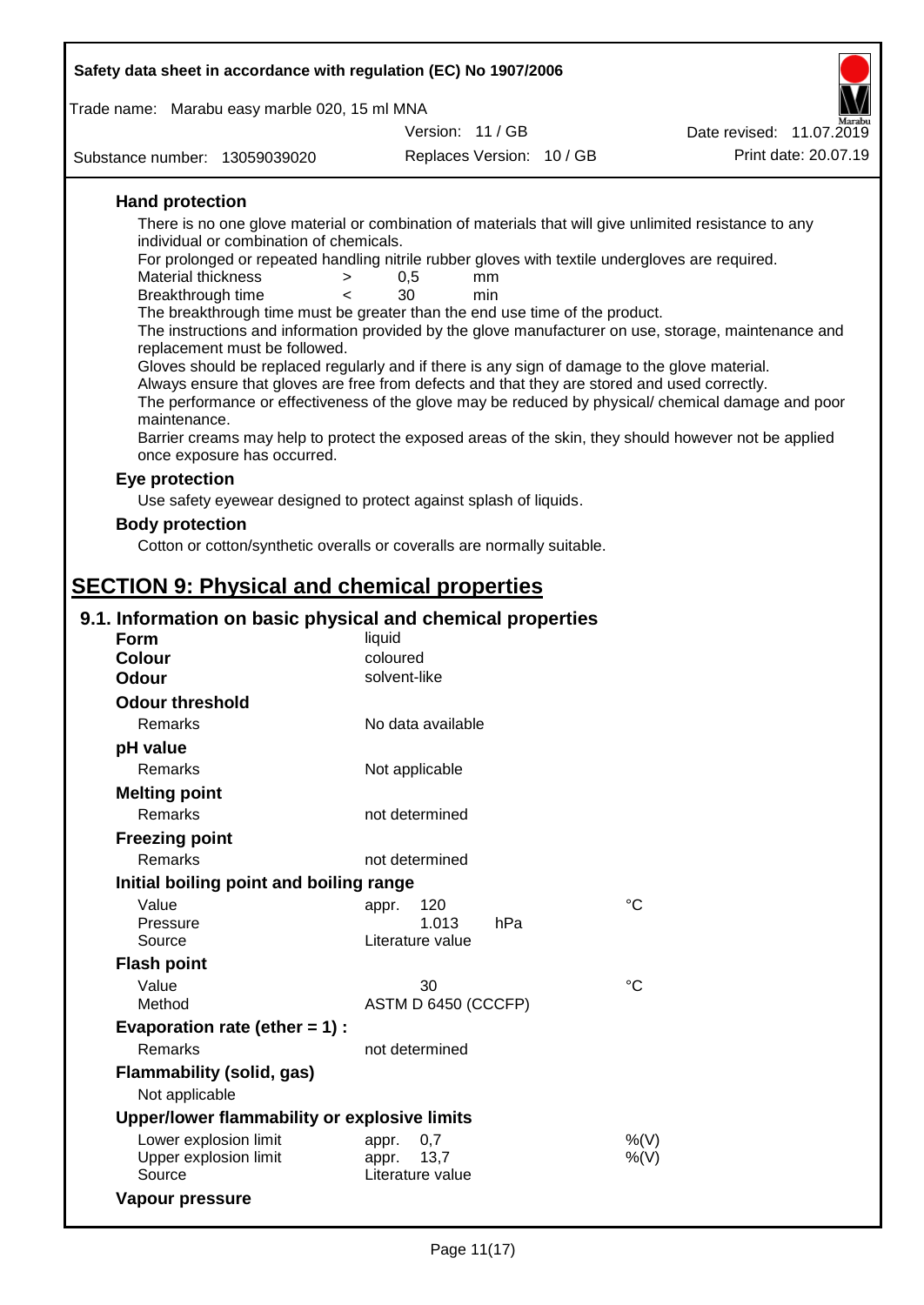| Safety data sheet in accordance with regulation (EC) No 1907/2006 |                           |                 |    |                   |                             |
|-------------------------------------------------------------------|---------------------------|-----------------|----|-------------------|-----------------------------|
| Trade name: Marabu easy marble 020, 15 ml MNA                     |                           |                 |    |                   |                             |
|                                                                   | Version: 11 / GB          |                 |    |                   | Date revised:<br>11.07.2019 |
| Substance number: 13059039020                                     | Replaces Version: 10 / GB |                 |    |                   | Print date: 20.07.19        |
| Value                                                             | 8                         |                 |    | hPa               |                             |
| Temperature                                                       | 20                        | $\rm ^{\circ}C$ |    |                   |                             |
| Method                                                            | calculated                |                 |    |                   |                             |
| <b>Vapour density</b>                                             |                           |                 |    |                   |                             |
| <b>Remarks</b>                                                    | not determined            |                 |    |                   |                             |
| <b>Density</b>                                                    |                           |                 |    |                   |                             |
| Value                                                             | 0,960                     |                 |    | g/cm <sup>3</sup> |                             |
| Temperature                                                       | 20                        | $^{\circ}C$     |    |                   |                             |
| Method                                                            | <b>DIN EN ISO 2811</b>    |                 |    |                   |                             |
| Solubility in water                                               |                           |                 |    |                   |                             |
| Remarks                                                           | partially miscible        |                 |    |                   |                             |
| <b>Partition coefficient: n-octanol/water</b>                     |                           |                 |    |                   |                             |
| Remarks                                                           | Not applicable            |                 |    |                   |                             |
| Ignition temperature                                              |                           |                 |    |                   |                             |
| Value                                                             | 200<br>appr.              |                 |    | $\rm ^{\circ}C$   |                             |
| Source                                                            | Literature value          |                 |    |                   |                             |
| <b>Viscosity</b>                                                  |                           |                 |    |                   |                             |
| dynamic                                                           |                           |                 |    |                   |                             |
| Value                                                             | 30                        | to              | 50 | mPa.s             |                             |
| Temperature                                                       | 40                        | $\rm ^{\circ}C$ |    |                   |                             |
| <b>Efflux time</b>                                                |                           |                 |    |                   |                             |
| Value                                                             | 25                        | to              | 70 | S                 |                             |
| Temperature                                                       | 20                        | $\rm ^{\circ}C$ |    |                   |                             |
| Method                                                            | DIN 53211 4 mm            |                 |    |                   |                             |
| <b>Explosive properties</b>                                       |                           |                 |    |                   |                             |
| evaluation                                                        | no                        |                 |    |                   |                             |
| <b>Oxidising properties</b>                                       |                           |                 |    |                   |                             |
| evaluation                                                        | None known                |                 |    |                   |                             |
| 9.2. Other information                                            |                           |                 |    |                   |                             |

### **Other information**

The physical specifications are approximate values and refer to the used safety relevant component(s).

# **SECTION 10: Stability and reactivity**

### **10.1. Reactivity**

No hazardous reactions when stored and handled according to prescribed instructions.

### **10.2. Chemical stability**

Stable under recommended storage and handling conditions (see section 7).

### **10.3. Possibility of hazardous reactions**

Keep away from oxidising agents, strongly alkaline and strongly acid materials in order to avoid exothermic reactions.

# **10.4. Conditions to avoid**

When exposed to high temperatures may produce hazardous decomposition products.

### **10.5. Incompatible materials**

No hazardous reactions when stored and handled according to prescribed instructions.

### **10.6. Hazardous decomposition products**

See chapter 5.2 (Firefighting measures - Special hazards arising from the substance or mixture).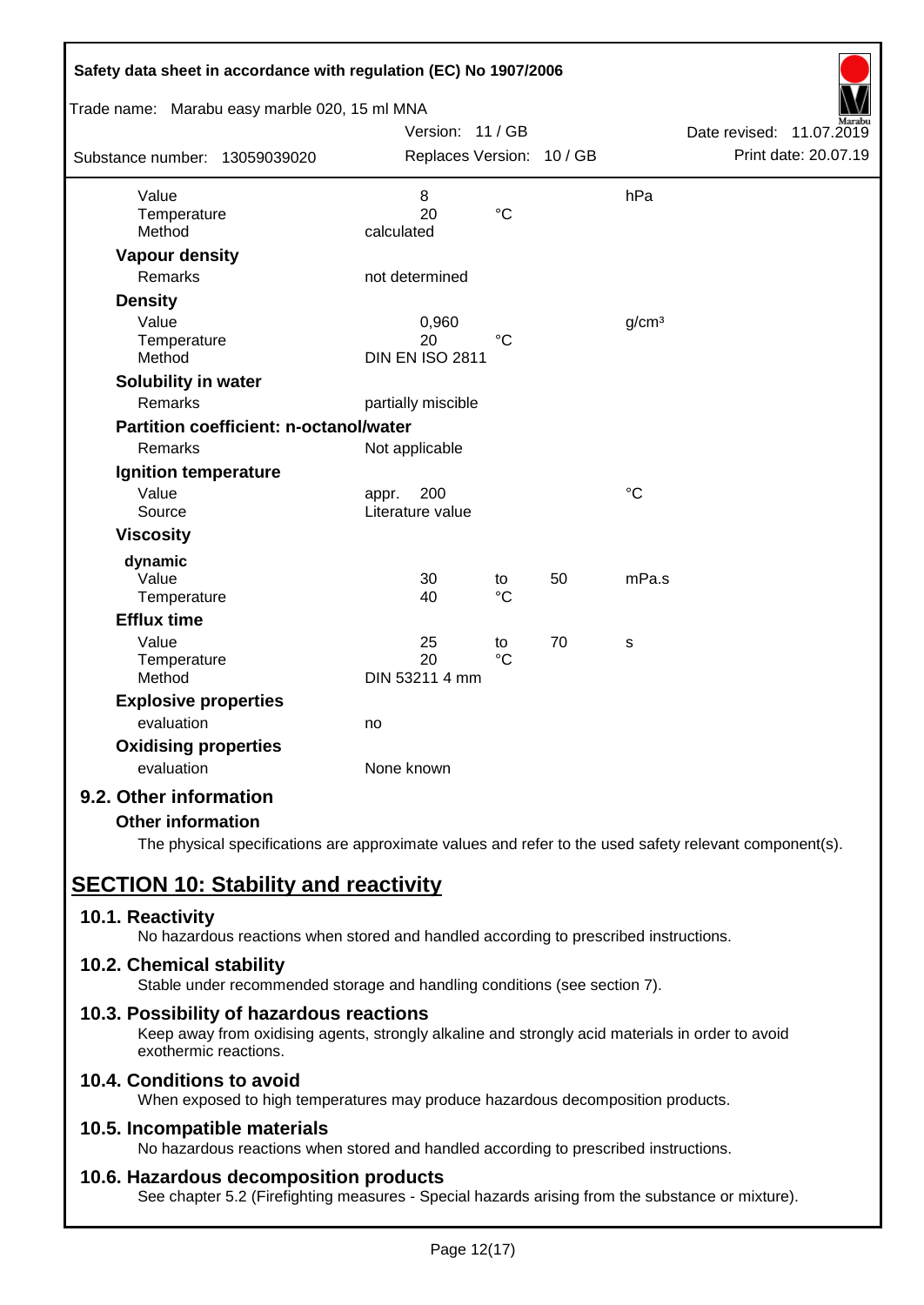| Safety data sheet in accordance with regulation (EC) No 1907/2006                                                                                                                                                                                                                                                                                                                                                                                                                                                          |                                                                   |                                                                   |       |                                                                                                                                                                                                                                                                                                                             |  |  |  |  |
|----------------------------------------------------------------------------------------------------------------------------------------------------------------------------------------------------------------------------------------------------------------------------------------------------------------------------------------------------------------------------------------------------------------------------------------------------------------------------------------------------------------------------|-------------------------------------------------------------------|-------------------------------------------------------------------|-------|-----------------------------------------------------------------------------------------------------------------------------------------------------------------------------------------------------------------------------------------------------------------------------------------------------------------------------|--|--|--|--|
| Trade name: Marabu easy marble 020, 15 ml MNA                                                                                                                                                                                                                                                                                                                                                                                                                                                                              |                                                                   |                                                                   |       |                                                                                                                                                                                                                                                                                                                             |  |  |  |  |
|                                                                                                                                                                                                                                                                                                                                                                                                                                                                                                                            |                                                                   | Version: 11 / GB                                                  |       | Date revised: 11.07.2019                                                                                                                                                                                                                                                                                                    |  |  |  |  |
| Substance number: 13059039020                                                                                                                                                                                                                                                                                                                                                                                                                                                                                              |                                                                   | Replaces Version: 10 / GB                                         |       | Print date: 20.07.19                                                                                                                                                                                                                                                                                                        |  |  |  |  |
|                                                                                                                                                                                                                                                                                                                                                                                                                                                                                                                            |                                                                   |                                                                   |       |                                                                                                                                                                                                                                                                                                                             |  |  |  |  |
| <b>SECTION 11: Toxicological information</b>                                                                                                                                                                                                                                                                                                                                                                                                                                                                               |                                                                   |                                                                   |       |                                                                                                                                                                                                                                                                                                                             |  |  |  |  |
| 11.1. Information on toxicological effects                                                                                                                                                                                                                                                                                                                                                                                                                                                                                 |                                                                   |                                                                   |       |                                                                                                                                                                                                                                                                                                                             |  |  |  |  |
| <b>Acute oral toxicity (Components)</b>                                                                                                                                                                                                                                                                                                                                                                                                                                                                                    |                                                                   |                                                                   |       |                                                                                                                                                                                                                                                                                                                             |  |  |  |  |
| 1-Methoxy-2-propanol                                                                                                                                                                                                                                                                                                                                                                                                                                                                                                       |                                                                   |                                                                   |       |                                                                                                                                                                                                                                                                                                                             |  |  |  |  |
| Species                                                                                                                                                                                                                                                                                                                                                                                                                                                                                                                    | rat                                                               |                                                                   |       |                                                                                                                                                                                                                                                                                                                             |  |  |  |  |
| LD50                                                                                                                                                                                                                                                                                                                                                                                                                                                                                                                       |                                                                   | 5200                                                              | mg/kg |                                                                                                                                                                                                                                                                                                                             |  |  |  |  |
| <b>Acute dermal toxicity (Components)</b>                                                                                                                                                                                                                                                                                                                                                                                                                                                                                  |                                                                   |                                                                   |       |                                                                                                                                                                                                                                                                                                                             |  |  |  |  |
| 1-Methoxy-2-propanol                                                                                                                                                                                                                                                                                                                                                                                                                                                                                                       |                                                                   |                                                                   |       |                                                                                                                                                                                                                                                                                                                             |  |  |  |  |
| Species                                                                                                                                                                                                                                                                                                                                                                                                                                                                                                                    | rabbit                                                            |                                                                   |       |                                                                                                                                                                                                                                                                                                                             |  |  |  |  |
| LD50                                                                                                                                                                                                                                                                                                                                                                                                                                                                                                                       |                                                                   | 14000                                                             | mg/kg |                                                                                                                                                                                                                                                                                                                             |  |  |  |  |
| <b>Acute inhalational toxicity</b>                                                                                                                                                                                                                                                                                                                                                                                                                                                                                         |                                                                   | Based on available data, the classification criteria are not met. |       |                                                                                                                                                                                                                                                                                                                             |  |  |  |  |
| Remarks<br><b>Skin corrosion/irritation</b>                                                                                                                                                                                                                                                                                                                                                                                                                                                                                |                                                                   |                                                                   |       |                                                                                                                                                                                                                                                                                                                             |  |  |  |  |
| Remarks                                                                                                                                                                                                                                                                                                                                                                                                                                                                                                                    |                                                                   | Based on available data, the classification criteria are not met. |       |                                                                                                                                                                                                                                                                                                                             |  |  |  |  |
| Serious eye damage/irritation                                                                                                                                                                                                                                                                                                                                                                                                                                                                                              |                                                                   |                                                                   |       |                                                                                                                                                                                                                                                                                                                             |  |  |  |  |
| Remarks                                                                                                                                                                                                                                                                                                                                                                                                                                                                                                                    |                                                                   | Based on available data, the classification criteria are not met. |       |                                                                                                                                                                                                                                                                                                                             |  |  |  |  |
| <b>Sensitization</b>                                                                                                                                                                                                                                                                                                                                                                                                                                                                                                       |                                                                   |                                                                   |       |                                                                                                                                                                                                                                                                                                                             |  |  |  |  |
| Remarks                                                                                                                                                                                                                                                                                                                                                                                                                                                                                                                    |                                                                   | Based on available data, the classification criteria are not met. |       |                                                                                                                                                                                                                                                                                                                             |  |  |  |  |
| <b>Mutagenicity</b>                                                                                                                                                                                                                                                                                                                                                                                                                                                                                                        |                                                                   |                                                                   |       |                                                                                                                                                                                                                                                                                                                             |  |  |  |  |
| Remarks                                                                                                                                                                                                                                                                                                                                                                                                                                                                                                                    |                                                                   | Based on available data, the classification criteria are not met. |       |                                                                                                                                                                                                                                                                                                                             |  |  |  |  |
| <b>Reproductive toxicity</b>                                                                                                                                                                                                                                                                                                                                                                                                                                                                                               |                                                                   |                                                                   |       |                                                                                                                                                                                                                                                                                                                             |  |  |  |  |
| Remarks                                                                                                                                                                                                                                                                                                                                                                                                                                                                                                                    | Based on available data, the classification criteria are not met. |                                                                   |       |                                                                                                                                                                                                                                                                                                                             |  |  |  |  |
| Carcinogenicity                                                                                                                                                                                                                                                                                                                                                                                                                                                                                                            |                                                                   |                                                                   |       |                                                                                                                                                                                                                                                                                                                             |  |  |  |  |
| Based on available data, the classification criteria are not met.<br>Remarks                                                                                                                                                                                                                                                                                                                                                                                                                                               |                                                                   |                                                                   |       |                                                                                                                                                                                                                                                                                                                             |  |  |  |  |
| <b>Specific Target Organ Toxicity (STOT)</b>                                                                                                                                                                                                                                                                                                                                                                                                                                                                               |                                                                   |                                                                   |       |                                                                                                                                                                                                                                                                                                                             |  |  |  |  |
| <b>Single exposure</b>                                                                                                                                                                                                                                                                                                                                                                                                                                                                                                     |                                                                   |                                                                   |       |                                                                                                                                                                                                                                                                                                                             |  |  |  |  |
| Remarks                                                                                                                                                                                                                                                                                                                                                                                                                                                                                                                    |                                                                   | The classification criteria are met.                              |       |                                                                                                                                                                                                                                                                                                                             |  |  |  |  |
| evaluation                                                                                                                                                                                                                                                                                                                                                                                                                                                                                                                 |                                                                   | May cause drowsiness or dizziness.                                |       |                                                                                                                                                                                                                                                                                                                             |  |  |  |  |
| <b>Repeated exposure</b><br>Remarks                                                                                                                                                                                                                                                                                                                                                                                                                                                                                        | Based on available data, the classification criteria are not met. |                                                                   |       |                                                                                                                                                                                                                                                                                                                             |  |  |  |  |
| <b>Aspiration hazard</b>                                                                                                                                                                                                                                                                                                                                                                                                                                                                                                   |                                                                   |                                                                   |       |                                                                                                                                                                                                                                                                                                                             |  |  |  |  |
| Based on available data, the classification criteria are not met.                                                                                                                                                                                                                                                                                                                                                                                                                                                          |                                                                   |                                                                   |       |                                                                                                                                                                                                                                                                                                                             |  |  |  |  |
| <b>Experience in practice</b>                                                                                                                                                                                                                                                                                                                                                                                                                                                                                              |                                                                   |                                                                   |       |                                                                                                                                                                                                                                                                                                                             |  |  |  |  |
| Exposure to component solvents vapours concentration in excess of the stated occupational exposure<br>limit may result in adverse health effects such as mucous membrane and respiratory system irritation<br>dizziness, fatigue, muscular weakness, drowsiness and in extreme cases, loss of consciousness.<br>Solvents may cause some of the above effects by absorption through the skin. Repeated or prolonged<br>dermatitis and absorption through the skin. The liquid splashed in the eyes may cause irritation and |                                                                   |                                                                   |       | and adverse effects on kidney, liver and central nervous system. Symptoms and signs include headache,<br>contact with the mixture may cause removal of natural fat from the skin resulting in non-allergic contact<br>reversible damage. Ingestion may cause nausea, diarrhoea and vomiting. This takes into account, where |  |  |  |  |

### **Other information**

There are no data available on the mixture itself.

The mixture has been assessed following the additivity method of the GHS/CLP Regulation (EC) No 1272/2008.

known, delayed and immediate effects and also chronic effects of components from short-term and

long-term exposure by oral, inhalation and dermal routes of exposure and eye contact.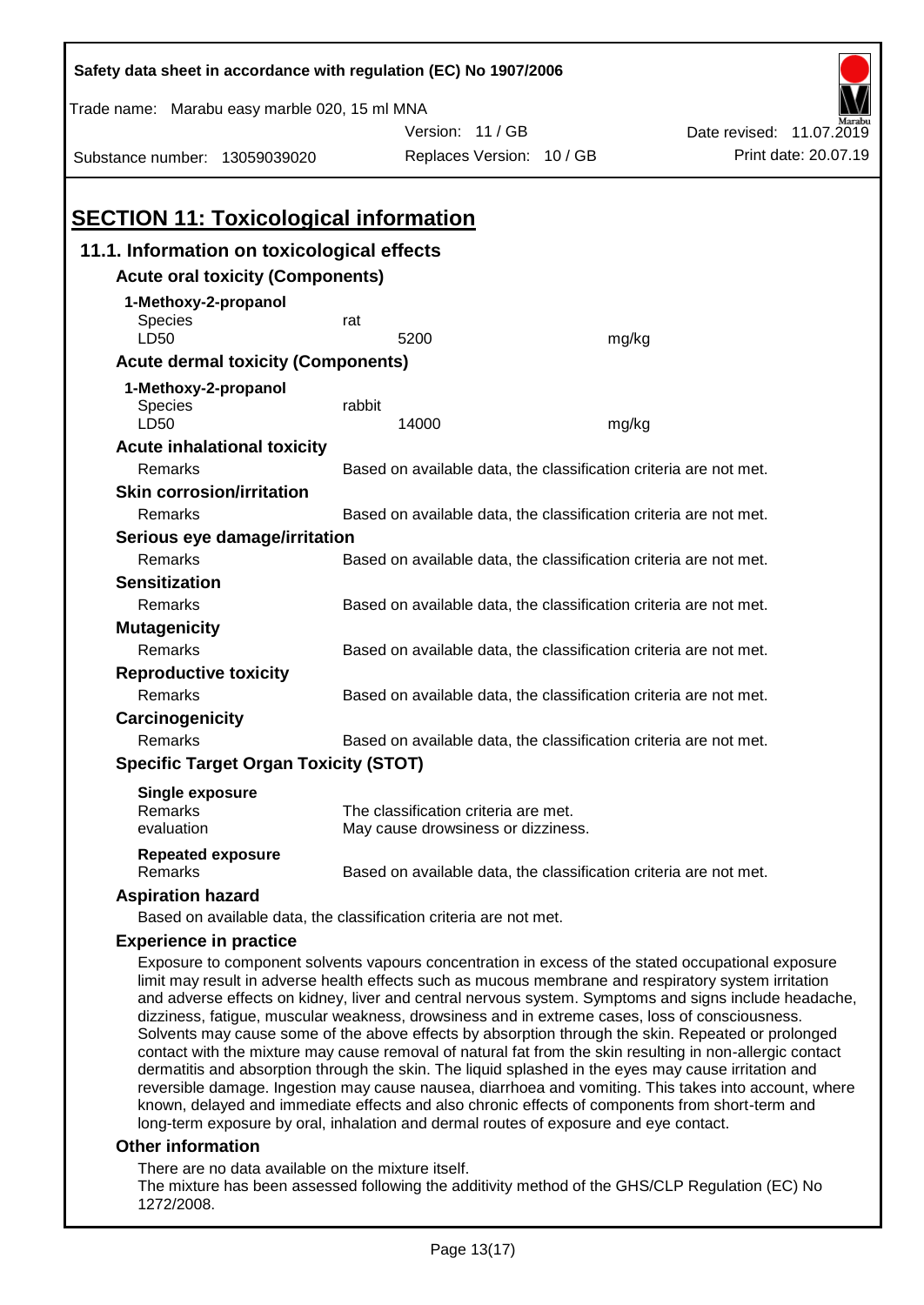| Safety data sheet in accordance with regulation (EC) No 1907/2006                                                                                                                              |                                                                                     |                           |      |                                                                                                  |
|------------------------------------------------------------------------------------------------------------------------------------------------------------------------------------------------|-------------------------------------------------------------------------------------|---------------------------|------|--------------------------------------------------------------------------------------------------|
| Trade name: Marabu easy marble 020, 15 ml MNA                                                                                                                                                  |                                                                                     |                           |      |                                                                                                  |
|                                                                                                                                                                                                |                                                                                     | Version: 11 / GB          |      | Date revised: 11.07.2019                                                                         |
| Substance number: 13059039020                                                                                                                                                                  |                                                                                     | Replaces Version: 10 / GB |      | Print date: 20.07.19                                                                             |
| <b>SECTION 12: Ecological information</b>                                                                                                                                                      |                                                                                     |                           |      |                                                                                                  |
| 12.1. Toxicity                                                                                                                                                                                 |                                                                                     |                           |      |                                                                                                  |
| <b>General information</b><br>There are no data available on the mixture itself. Do not allow to enter drains or water courses. The<br>and is not classified as dangerous for the environment. |                                                                                     |                           |      | mixture has been assessed following the summation method of the CLP Regulation (EC) No 1272/2008 |
| <b>Fish toxicity (Components)</b>                                                                                                                                                              |                                                                                     |                           |      |                                                                                                  |
| 1-Methoxy-2-propanol                                                                                                                                                                           |                                                                                     |                           |      |                                                                                                  |
| Species                                                                                                                                                                                        | golden orfe (Leuciscus idus)                                                        |                           |      |                                                                                                  |
| LC <sub>0</sub><br>Duration of exposure                                                                                                                                                        | 4600<br>$\geq$<br>96                                                                | h                         | mg/l |                                                                                                  |
| <b>Daphnia toxicity (Components)</b>                                                                                                                                                           |                                                                                     |                           |      |                                                                                                  |
|                                                                                                                                                                                                |                                                                                     |                           |      |                                                                                                  |
| 1-Methoxy-2-propanol<br><b>Species</b><br><b>EC50</b><br>Duration of exposure                                                                                                                  | Daphnia magna<br>23300<br>48                                                        | h                         | mg/l |                                                                                                  |
| <b>Algae toxicity (Components)</b>                                                                                                                                                             |                                                                                     |                           |      |                                                                                                  |
| 1-Methoxy-2-propanol<br>Species<br><b>EC50</b>                                                                                                                                                 | Desmodesmus<br>1000<br>>                                                            |                           | mg/l |                                                                                                  |
| Duration of exposure                                                                                                                                                                           | 168                                                                                 | h                         |      |                                                                                                  |
| <b>Bacteria toxicity (Components)</b>                                                                                                                                                          |                                                                                     |                           |      |                                                                                                  |
| 1-Methoxy-2-propanol<br><b>Species</b><br><b>EC50</b>                                                                                                                                          | activated sludge<br>1000<br>>                                                       |                           | mg/l |                                                                                                  |
| 12.2. Persistence and degradability                                                                                                                                                            |                                                                                     |                           |      |                                                                                                  |
| <b>General information</b>                                                                                                                                                                     |                                                                                     |                           |      |                                                                                                  |
| No data available                                                                                                                                                                              |                                                                                     |                           |      |                                                                                                  |
| <b>Biodegradability (Components)</b>                                                                                                                                                           |                                                                                     |                           |      |                                                                                                  |
| 1-Methoxy-2-propanol<br>Value<br>Duration of test<br>evaluation<br>Method                                                                                                                      | 90<br>28<br>Readily biodegradable (according to OECD criteria)<br><b>OECD 301 F</b> | d                         | %    |                                                                                                  |
| 12.3. Bioaccumulative potential<br><b>General information</b>                                                                                                                                  |                                                                                     |                           |      |                                                                                                  |
| There are no data available on the mixture itself.<br><b>Partition coefficient: n-octanol/water</b><br>Remarks                                                                                 | Not applicable                                                                      |                           |      |                                                                                                  |
| 12.4. Mobility in soil<br><b>General information</b><br>There are no data available on the mixture itself.                                                                                     |                                                                                     |                           |      |                                                                                                  |
| 12.5. Results of PBT and vPvB assessment                                                                                                                                                       |                                                                                     |                           |      |                                                                                                  |
| <b>General information</b><br>There are no data available on the mixture itself.                                                                                                               |                                                                                     |                           |      |                                                                                                  |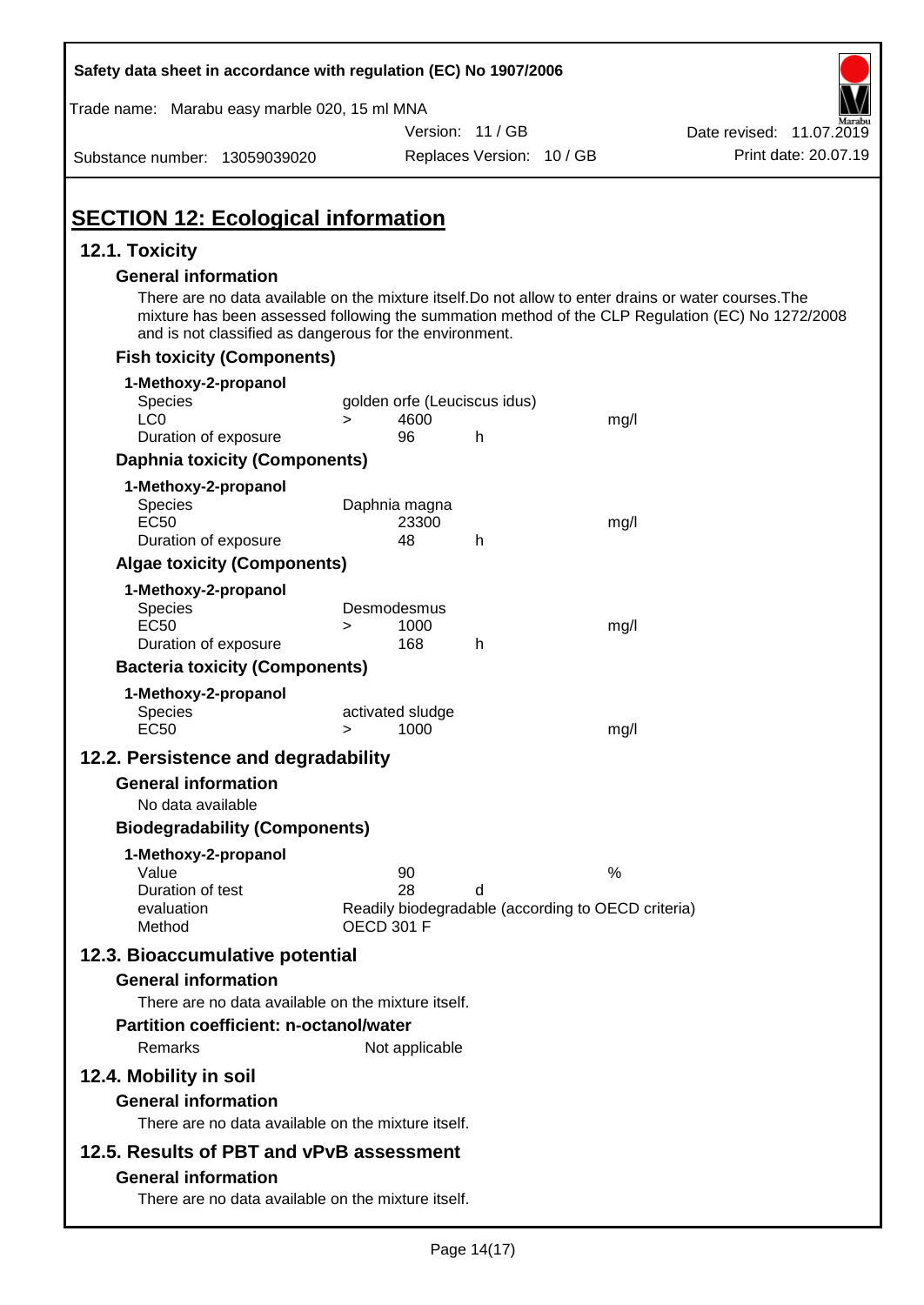Trade name: Marabu easy marble 020, 15 ml MNA

Version: 11 / GB

Substance number: 13059039020

Replaces Version: 10 / GB Print date: 20.07.19 Date revised: 11.07.2019

### **12.6. Other adverse effects**

### **General information**

There are no data available on the mixture itself.

# **SECTION 13: Disposal considerations**

### **13.1. Waste treatment methods**

### **Disposal recommendations for the product**

Do not allow to enter drains or water courses.

Wastes and emptied containers should be classified in accordance with relevant national regulation. The European Waste Catalogue classification of this product, when disposed of as waste is

EWC waste code 08 01 11<sup>\*</sup> waste paint and varnish containing organic solvents or other dangerous substances

If this product is mixed with other wastes, the original waste product code may no longer apply and the appropriate code should be assigned.

For further information contact your local waste authority.

### **Disposal recommendations for packaging**

Using information provided in this safety data sheet, advice should be obtained from the relevant waste authority on the classification of empty containers.

Empty containers must be scrapped or reconditioned.

Not emptied containers are hazardous waste (waste code number 150110).

# **SECTION 14: Transport information**

### **Land transport ADR/RID**

- **14.1. UN number**
	- UN 1263
- **14.2. UN proper shipping name**

| <b>PAINT</b>                                  |      |
|-----------------------------------------------|------|
| 14.3. Transport hazard class(es)              |      |
| Class                                         | 3    |
| Label                                         | 3    |
| 14.4. Packing group                           |      |
| Packing group                                 | Ш    |
| Special provision                             | 640E |
| <b>Limited Quantity</b>                       | 51   |
| <b>Transport category</b>                     | 3    |
| <b>14.5. Environmental hazards</b>            |      |
|                                               |      |
| Tunnel restriction code                       | D/E  |
| <b>Marine transport IMDG/GGVSee</b>           |      |
| 14.1. UN number                               |      |
| UN 1263                                       |      |
| 14.2. UN proper shipping name<br><b>PAINT</b> |      |
| 14.3. Transport hazard class(es)              |      |
| Class                                         | 3    |
| 14.4. Packing group                           |      |
| Packing group                                 | Ш    |
|                                               |      |

**14.5. Environmental hazards** no

### **Air transport ICAO/IATA 14.1. UN number** UN 1263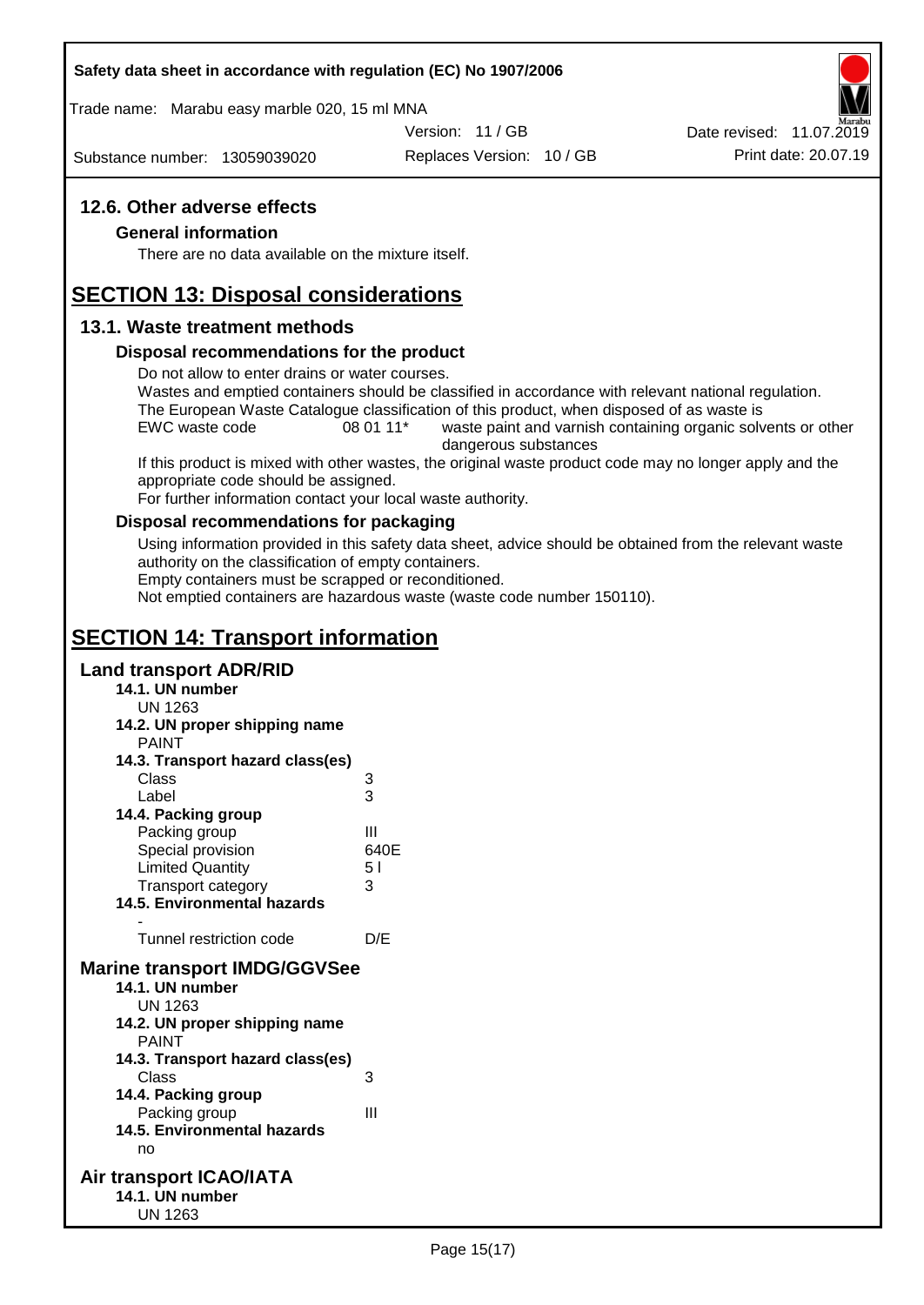| Safety data sheet in accordance with regulation (EC) No 1907/2006                                                                                                                                                                                                                                    |                                                   |                           |                                                       |                          |
|------------------------------------------------------------------------------------------------------------------------------------------------------------------------------------------------------------------------------------------------------------------------------------------------------|---------------------------------------------------|---------------------------|-------------------------------------------------------|--------------------------|
| Trade name: Marabu easy marble 020, 15 ml MNA                                                                                                                                                                                                                                                        |                                                   |                           |                                                       |                          |
|                                                                                                                                                                                                                                                                                                      |                                                   | Version: 11/GB            |                                                       | Date revised: 11.07.2019 |
| Substance number: 13059039020                                                                                                                                                                                                                                                                        |                                                   | Replaces Version: 10 / GB |                                                       | Print date: 20.07.19     |
| 14.2. UN proper shipping name                                                                                                                                                                                                                                                                        |                                                   |                           |                                                       |                          |
| <b>PAINT</b>                                                                                                                                                                                                                                                                                         |                                                   |                           |                                                       |                          |
| 14.3. Transport hazard class(es)<br>Class                                                                                                                                                                                                                                                            | 3                                                 |                           |                                                       |                          |
| 14.4. Packing group                                                                                                                                                                                                                                                                                  |                                                   |                           |                                                       |                          |
| Packing group                                                                                                                                                                                                                                                                                        | III                                               |                           |                                                       |                          |
| 14.5. Environmental hazards                                                                                                                                                                                                                                                                          |                                                   |                           |                                                       |                          |
| Information for all modes of transport<br>14.6. Special precautions for user<br>Transport within the user's premises:<br>Always transport in closed containers that are upright and secure.<br>Ensure that persons transporting the product know what to do in the event of an accident or spillage. |                                                   |                           |                                                       |                          |
| <b>Other information</b><br>14.7. Transport in bulk according to Annex II of Marpol and the IBC Code<br>no                                                                                                                                                                                           |                                                   |                           |                                                       |                          |
|                                                                                                                                                                                                                                                                                                      |                                                   |                           |                                                       |                          |
| <b>SECTION 15: Regulatory information ***</b>                                                                                                                                                                                                                                                        |                                                   |                           |                                                       |                          |
| 15.1. Safety, health and environmental regulations/legislation specific for the substance<br>or mixture                                                                                                                                                                                              |                                                   |                           |                                                       |                          |
| Major-accident categories acc. 96/82/EC                                                                                                                                                                                                                                                              |                                                   |                           |                                                       |                          |
| Category<br>6                                                                                                                                                                                                                                                                                        | Flammable                                         |                           | 5.000.000                                             | 50.000.000<br>kg<br>kg   |
| <b>VOC ***</b>                                                                                                                                                                                                                                                                                       |                                                   |                           |                                                       |                          |
| VOC (EU)                                                                                                                                                                                                                                                                                             | 75,33                                             | %                         |                                                       |                          |
| VOC (EU)                                                                                                                                                                                                                                                                                             |                                                   | 723,2                     | g/l                                                   |                          |
| Other information ***                                                                                                                                                                                                                                                                                |                                                   |                           |                                                       |                          |
| The product does not contain substances of very high concern (SVHC).                                                                                                                                                                                                                                 |                                                   |                           |                                                       |                          |
| <b>Other information</b>                                                                                                                                                                                                                                                                             |                                                   |                           |                                                       |                          |
| All components are contained in the AICS inventory.                                                                                                                                                                                                                                                  |                                                   |                           |                                                       |                          |
| All components are contained in the DSL inventory.<br>All components are contained in the ENCS inventory.                                                                                                                                                                                            |                                                   |                           |                                                       |                          |
| All components are contained in the TSCA inventory or exempted.                                                                                                                                                                                                                                      |                                                   |                           |                                                       |                          |
|                                                                                                                                                                                                                                                                                                      |                                                   |                           |                                                       |                          |
| 15.2. Chemical safety assessment<br>For this preparation a chemical safety assessment has not been carried out.                                                                                                                                                                                      |                                                   |                           |                                                       |                          |
|                                                                                                                                                                                                                                                                                                      |                                                   |                           |                                                       |                          |
| <b>SECTION 16: Other information</b>                                                                                                                                                                                                                                                                 |                                                   |                           |                                                       |                          |
| <b>Hazard statements listed in Chapter 3</b>                                                                                                                                                                                                                                                         |                                                   |                           |                                                       |                          |
| <b>EUH066</b><br>H <sub>226</sub>                                                                                                                                                                                                                                                                    | Flammable liquid and vapour.                      |                           | Repeated exposure may cause skin dryness or cracking. |                          |
| H302                                                                                                                                                                                                                                                                                                 | Harmful if swallowed.                             |                           |                                                       |                          |
| H304                                                                                                                                                                                                                                                                                                 |                                                   |                           | May be fatal if swallowed and enters airways.         |                          |
| H312                                                                                                                                                                                                                                                                                                 | Harmful in contact with skin.                     |                           |                                                       |                          |
| H315                                                                                                                                                                                                                                                                                                 | Causes skin irritation.                           |                           |                                                       |                          |
| H318<br>H332                                                                                                                                                                                                                                                                                         | Causes serious eye damage.<br>Harmful if inhaled. |                           |                                                       |                          |
| H335                                                                                                                                                                                                                                                                                                 | May cause respiratory irritation.                 |                           |                                                       |                          |
| H336                                                                                                                                                                                                                                                                                                 | May cause drowsiness or dizziness.                |                           |                                                       |                          |
| <b>H360D</b>                                                                                                                                                                                                                                                                                         | May damage the unborn child.                      |                           |                                                       |                          |
| <b>CLP categories listed in Chapter 3</b>                                                                                                                                                                                                                                                            |                                                   |                           |                                                       |                          |
| Acute Tox. 4                                                                                                                                                                                                                                                                                         | Acute toxicity, Category 4                        |                           |                                                       |                          |